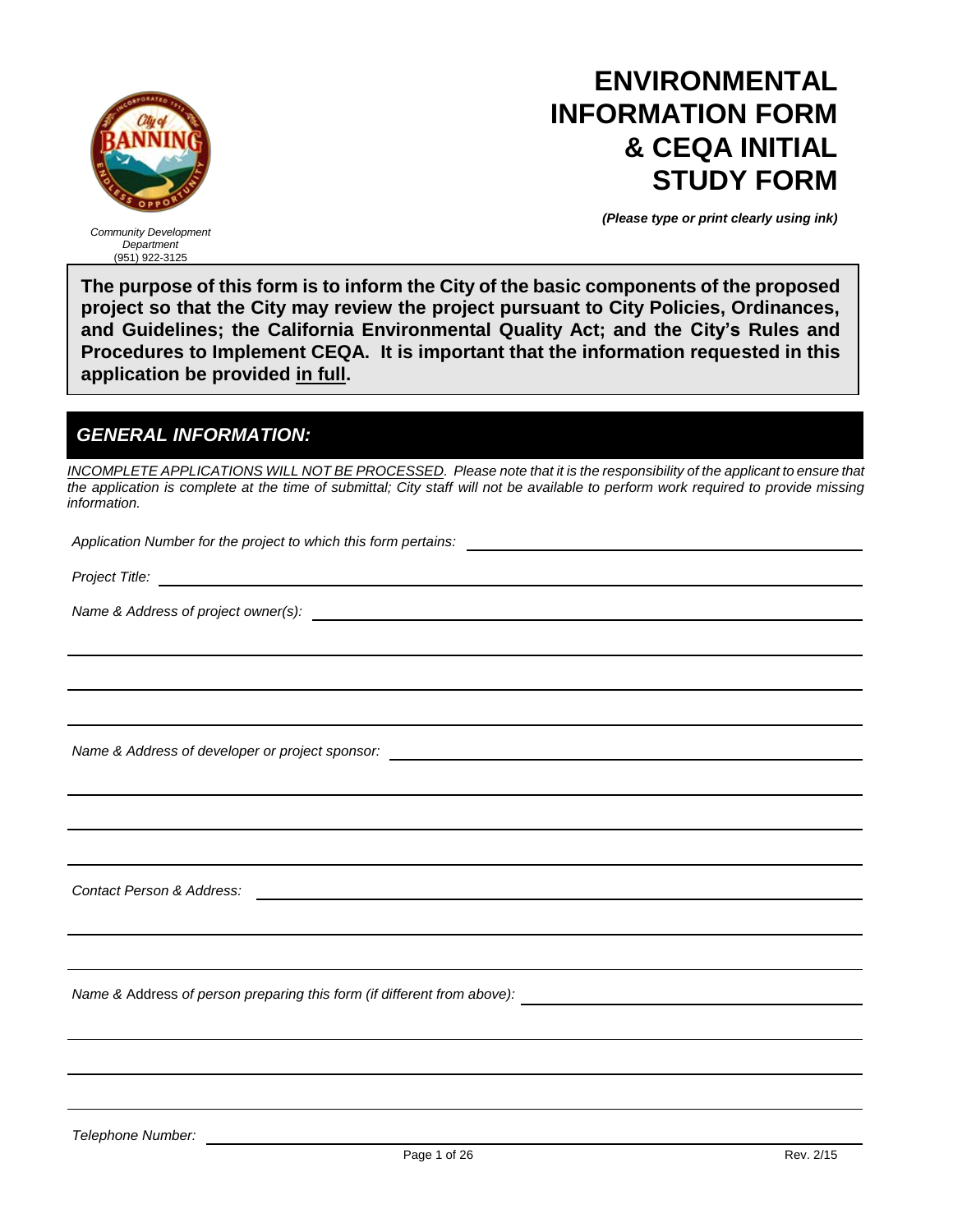# *PROJECT INFORMATION & DESCRIPTION:*

- *1) Provide a full scale (8-1/2 x 11) copy of the USGS Quadrant Sheet(s) which includes the project site, and indicate the site boundaries.*
- *2) Provide a set of color photographs that show representative views into the site from the north, south, east and west; views into and from the site from the primary access points that serve the site; and representative views of significant features from the site. Include a map showing location of each photograph.*
- *3) Project Location (describe):*

*4) Assessor's Parcel Numbers (attach additional sheet if necessary):*

*5) Gross Site Area (ac/sq. ft.):*

- *6) Net Site Area (total site size minus area of public streets & proposed dedications):*
- *7) Describe any proposed general plan amendment or zone change which would affect the project site (attach additional sheet if necessary):*
- *8) Include a description of all permits which will be necessary from the City of Banning and other governmental agencies in order to fully implement the project:*

*9) Describe the physical setting of the site as it exists before the project including information on topography, soil stability, plants and animals, mature trees, trails and roads, drainage courses, and scenic aspects. Describe any existing structures on site (including age and condition) and the use of the structures. Attach photographs of significant features described. In addition, cite all sources of information (i.e., geological and/or hydrologic studies, biotic and archeological surveys, traffic studies):*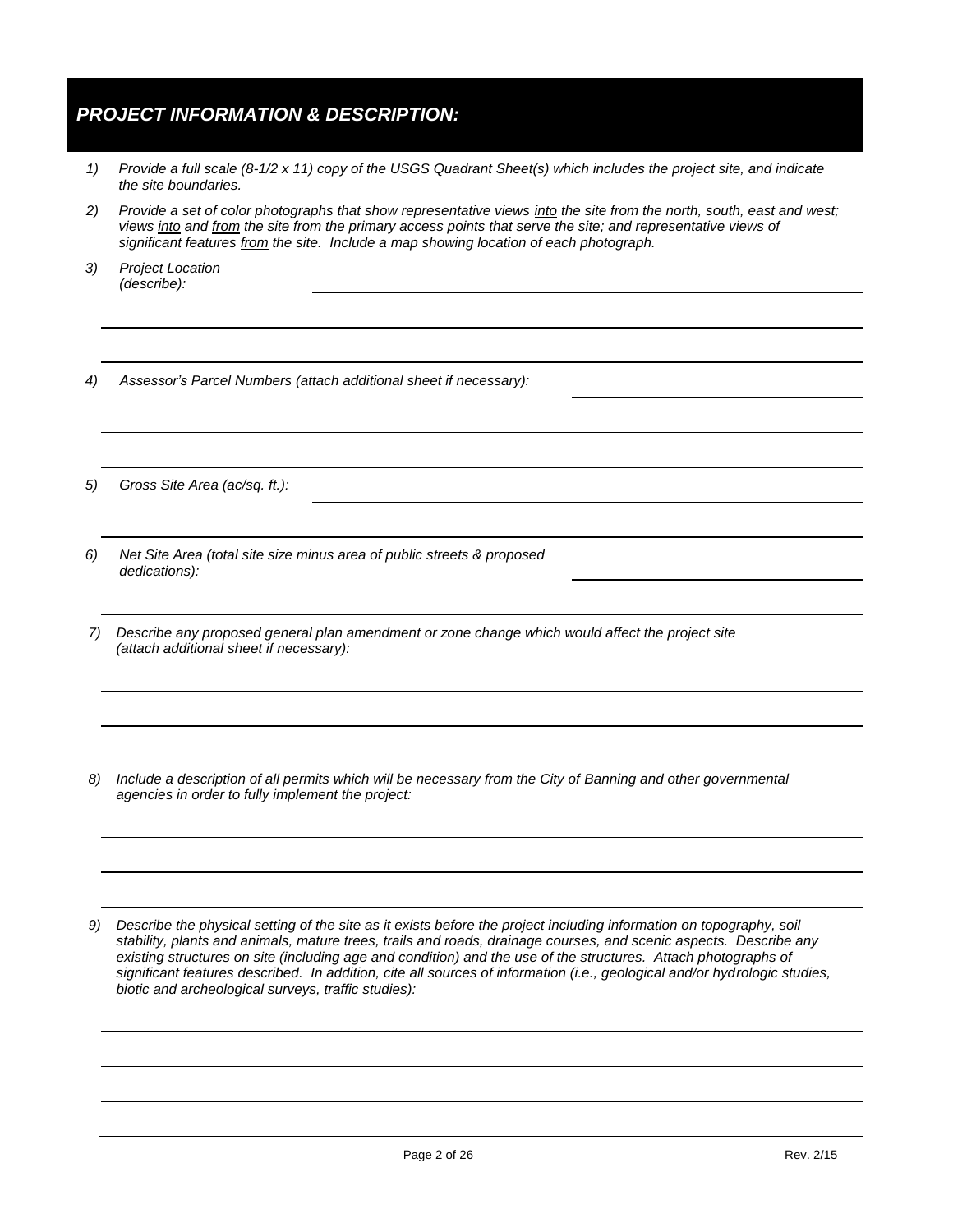*10) Describe the known cultural and/or historical aspects of the site. Cite all sources of information (books, published reports and oral history):*

*11) Describe any noise sources and their levels that now affect the site (aircraft, roadway noise, etc.) and how they will affect proposed uses:*

*12) Describe the proposed project in detail. This should provide an adequate description of the site in terms of ultimate use that will result from the proposed project. Indicate if there are proposed phases for development, the extent of development to occur with each phase, and the anticipated completion of each increment. Attach additional sheet(s) if necessary:*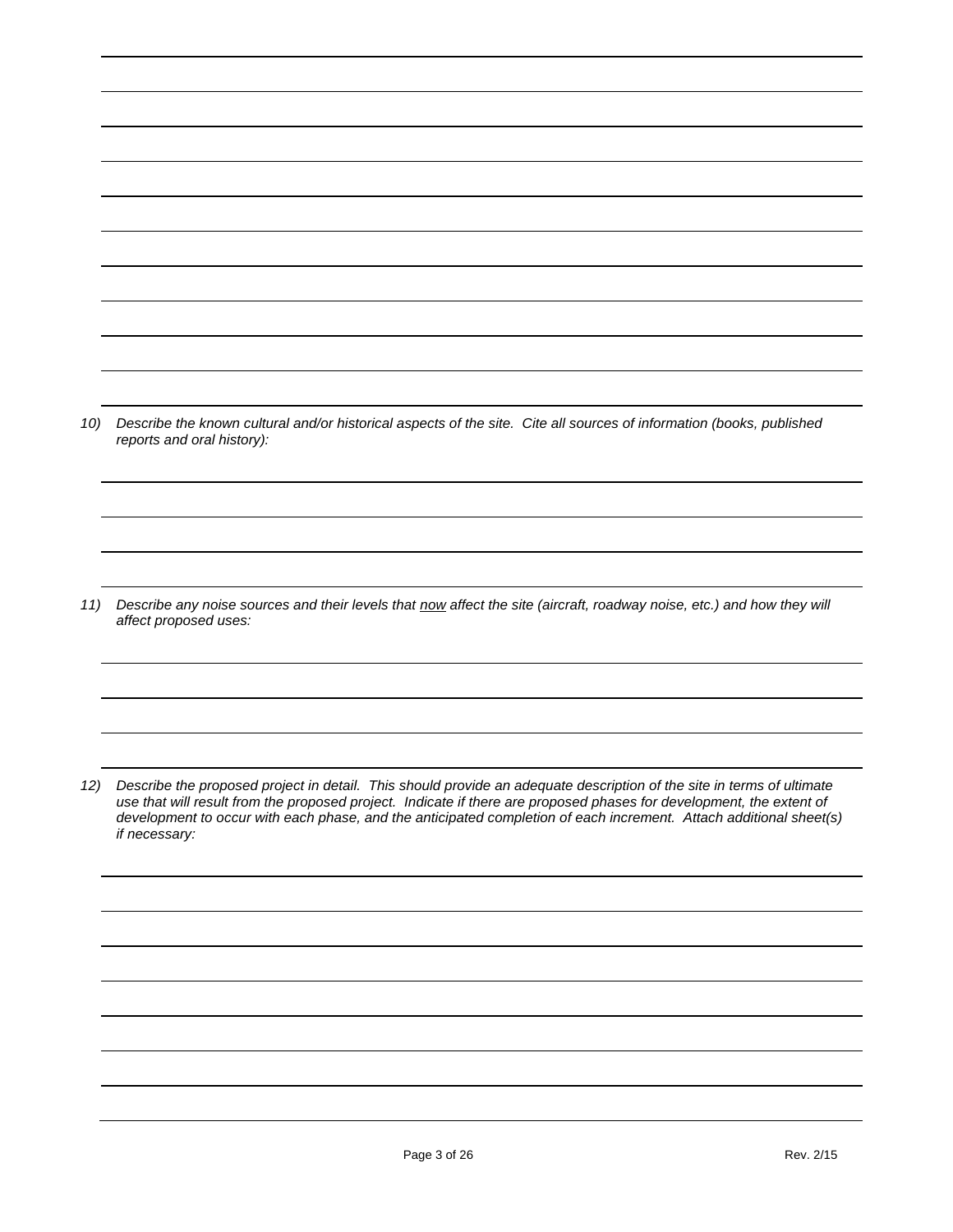*13) Describe the surrounding properties, including information on plants and animals and any cultural, historical, or scenic aspects. Indicate the type of land use (residential, commercial, etc.), intensity of land use (one-family, apartment houses, shops, department stores, etc.) and scale of development (height, frontage, setback, rear yard, etc.):*

*14) Will the proposed project change the pattern, scale or character of the surrounding general area of the project?*

*15) Indicate the type of short-term and long-term noise to be generated, including source and amount. How will these noise levels affect adjacent properties and on-site uses. What methods of soundproofing are proposed?*

*16) Indicate proposed removals and/or replacements of mature or scenic trees:*

*17) Indicate any bodies of water (including domestic water supplies) into which the site drains:*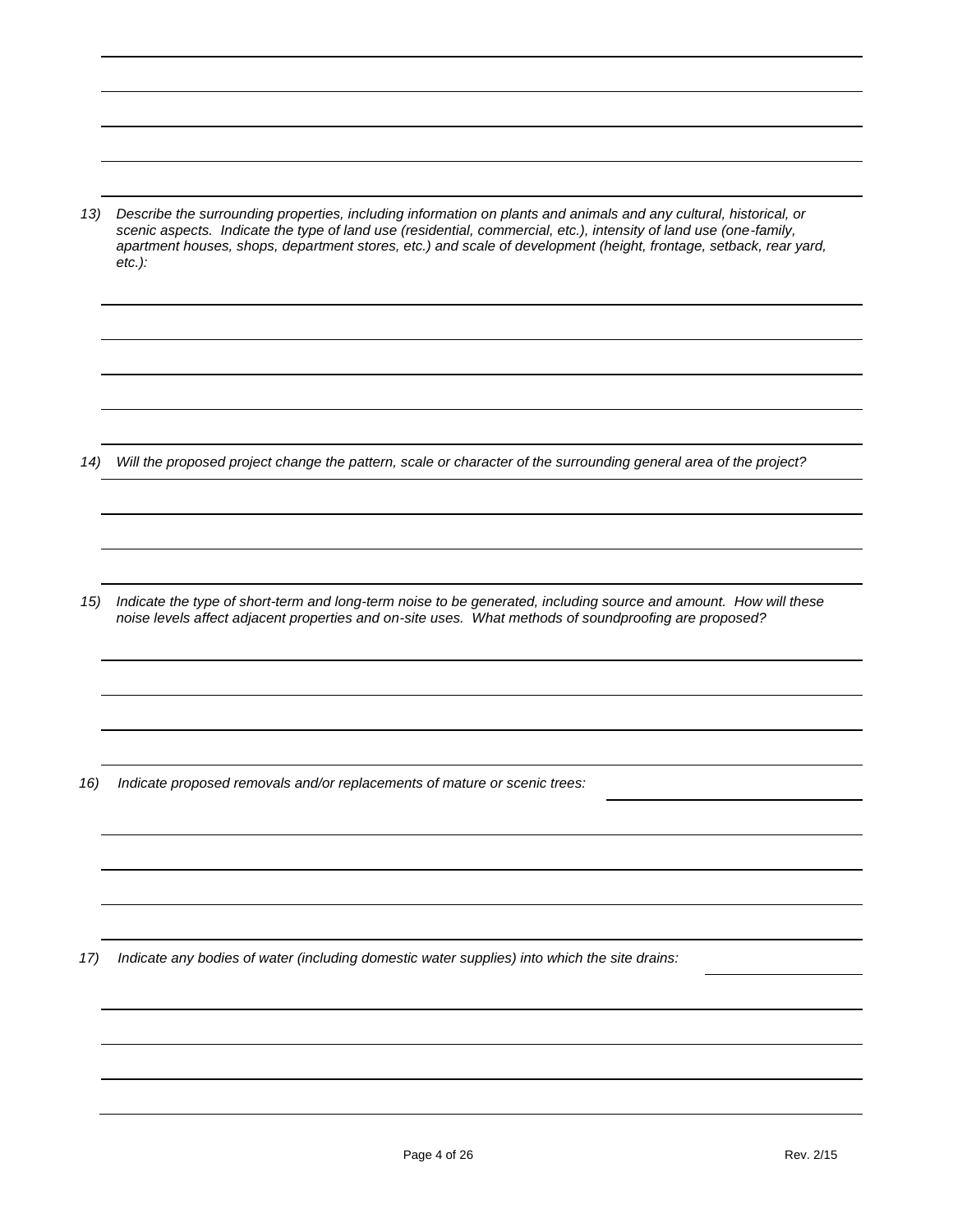| 18) | Indicate expected amount of water usage. (See Attachment A for usage estimates). For further clarification, please<br>contact the City of Banning Water Department.                                                                                                                   |                                                                 |  |                                                                                  |               |  |  |
|-----|---------------------------------------------------------------------------------------------------------------------------------------------------------------------------------------------------------------------------------------------------------------------------------------|-----------------------------------------------------------------|--|----------------------------------------------------------------------------------|---------------|--|--|
|     | a.                                                                                                                                                                                                                                                                                    |                                                                 |  |                                                                                  |               |  |  |
|     | b.                                                                                                                                                                                                                                                                                    |                                                                 |  | Commercial/Ind. (gal/day/ac) _______________________ Peak use (gal/min/ac)       |               |  |  |
| 19) |                                                                                                                                                                                                                                                                                       | Indicate proposed method of sewage disposal.                    |  | $\Box$ Septic Tank                                                               | $\Box$ Sewer. |  |  |
|     | If septic tanks are proposed, attach percolation tests. If discharge to a sanitary sewage system is proposed indicate<br>expected daily sewage generation: (See Attachment A for usage estimates). For further clarification, please contact<br>the City of Banning Water Department. |                                                                 |  |                                                                                  |               |  |  |
|     | a. Residential (gal/day)                                                                                                                                                                                                                                                              |                                                                 |  |                                                                                  |               |  |  |
|     |                                                                                                                                                                                                                                                                                       | b. Commercial/Industrial (gal/day/ac)                           |  |                                                                                  |               |  |  |
|     | <u>RESIDENTIAL PROJECTS:</u>                                                                                                                                                                                                                                                          |                                                                 |  |                                                                                  |               |  |  |
| 20) | Number of residential units:                                                                                                                                                                                                                                                          |                                                                 |  |                                                                                  |               |  |  |
|     |                                                                                                                                                                                                                                                                                       |                                                                 |  | Detached (indicate range of parcel sizes, minimum lot size and maximum lot size: |               |  |  |
|     |                                                                                                                                                                                                                                                                                       |                                                                 |  |                                                                                  |               |  |  |
|     |                                                                                                                                                                                                                                                                                       |                                                                 |  |                                                                                  |               |  |  |
|     |                                                                                                                                                                                                                                                                                       |                                                                 |  |                                                                                  |               |  |  |
|     |                                                                                                                                                                                                                                                                                       | Attached (indicate whether units are rental or for sale units): |  |                                                                                  |               |  |  |
|     |                                                                                                                                                                                                                                                                                       |                                                                 |  |                                                                                  |               |  |  |
|     |                                                                                                                                                                                                                                                                                       |                                                                 |  |                                                                                  |               |  |  |
|     |                                                                                                                                                                                                                                                                                       |                                                                 |  |                                                                                  |               |  |  |
|     |                                                                                                                                                                                                                                                                                       |                                                                 |  |                                                                                  |               |  |  |
| 21) |                                                                                                                                                                                                                                                                                       | Anticipated range of sale prices and/or rents:                  |  |                                                                                  |               |  |  |
|     | Sale Price(s)                                                                                                                                                                                                                                                                         | $\frac{1}{2}$ to $\frac{1}{2}$ to $\frac{1}{2}$                 |  |                                                                                  |               |  |  |
|     |                                                                                                                                                                                                                                                                                       |                                                                 |  |                                                                                  |               |  |  |
| 22) |                                                                                                                                                                                                                                                                                       | Specify number of bedrooms by unit type:                        |  |                                                                                  |               |  |  |
|     |                                                                                                                                                                                                                                                                                       |                                                                 |  |                                                                                  |               |  |  |
|     |                                                                                                                                                                                                                                                                                       |                                                                 |  |                                                                                  |               |  |  |
|     |                                                                                                                                                                                                                                                                                       |                                                                 |  |                                                                                  |               |  |  |
|     |                                                                                                                                                                                                                                                                                       |                                                                 |  |                                                                                  |               |  |  |
|     |                                                                                                                                                                                                                                                                                       |                                                                 |  |                                                                                  |               |  |  |
| 23) |                                                                                                                                                                                                                                                                                       |                                                                 |  |                                                                                  |               |  |  |
|     |                                                                                                                                                                                                                                                                                       | Indicate anticipated household size by unit type:               |  |                                                                                  |               |  |  |
|     |                                                                                                                                                                                                                                                                                       |                                                                 |  |                                                                                  |               |  |  |
|     |                                                                                                                                                                                                                                                                                       |                                                                 |  |                                                                                  |               |  |  |
|     |                                                                                                                                                                                                                                                                                       |                                                                 |  |                                                                                  |               |  |  |

*<sup>24)</sup> Indicate the expected number of school children who will be residing within the project: Contact the appropriate School Districts as shown in Attachment B:*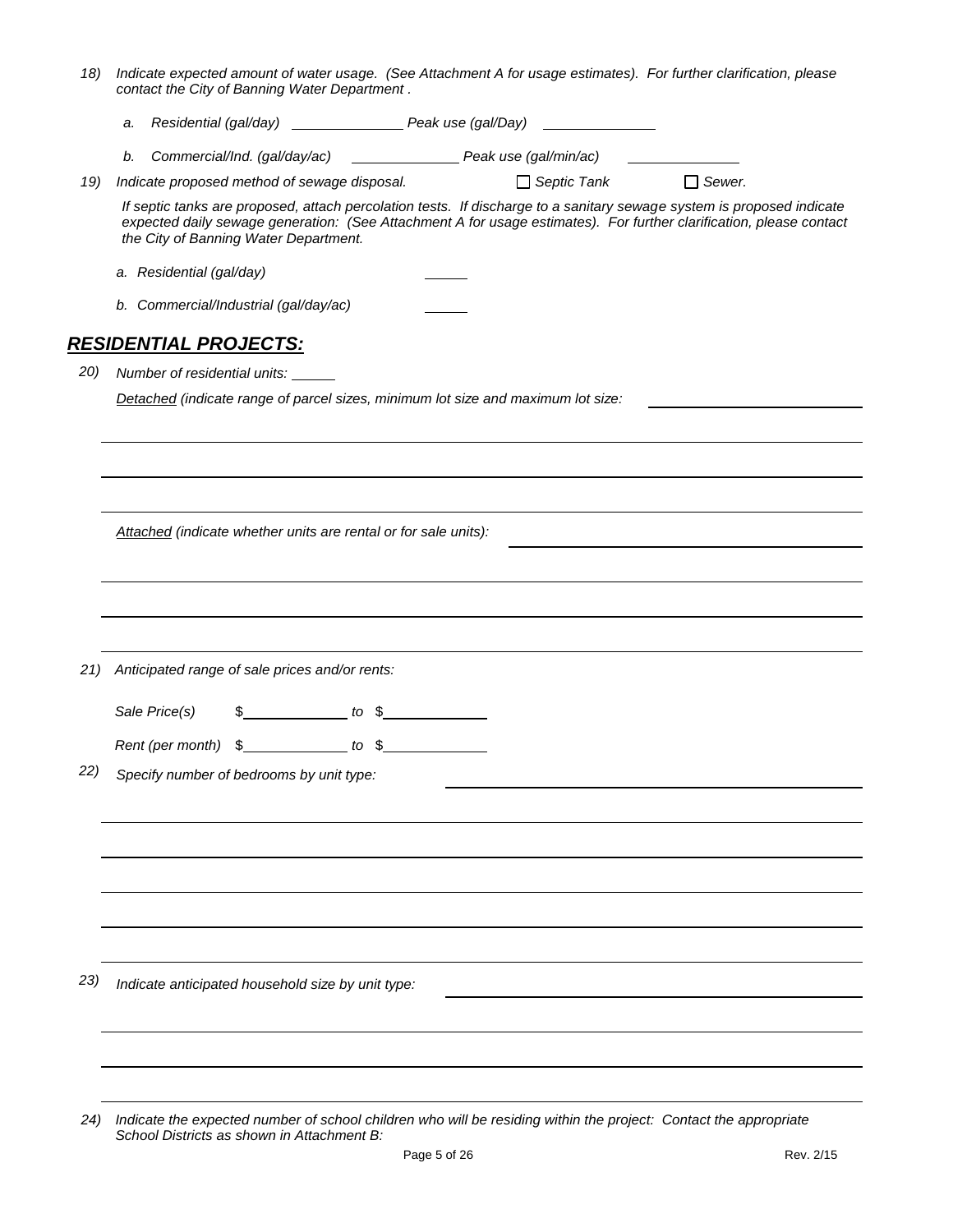- *a. Elementary:*
- *b. Junior High:*
- *c. Senior High*

# *COMMERCIAL, INDUSTRIAL AND INSTITUTIONAL PROJECTS*

*25) Describe type of use(s) and major function(s) of commercial, industrial or institutional uses:*

*26) Total floor area of commercial, industrial, or institutional uses by type:*

*27) Indicate hours of operation:*

*28) Number of employees: Total:*

*Maximum Shift:*

*Time of Maximum Shift:*

*29) Provide breakdown of anticipated job classifications, including wage and salary ranges, as well as an indication of the rate of hire for each classification (attach additional sheet if necessary):*

*30) Estimation of the number of workers to be hired that currently reside in the City:*

*31) For commercial and industrial uses only, indicate the source, type and amount of air pollution emissions. (Data should be verified through the South Coast Air Quality Management District, at (818) 572-6283):*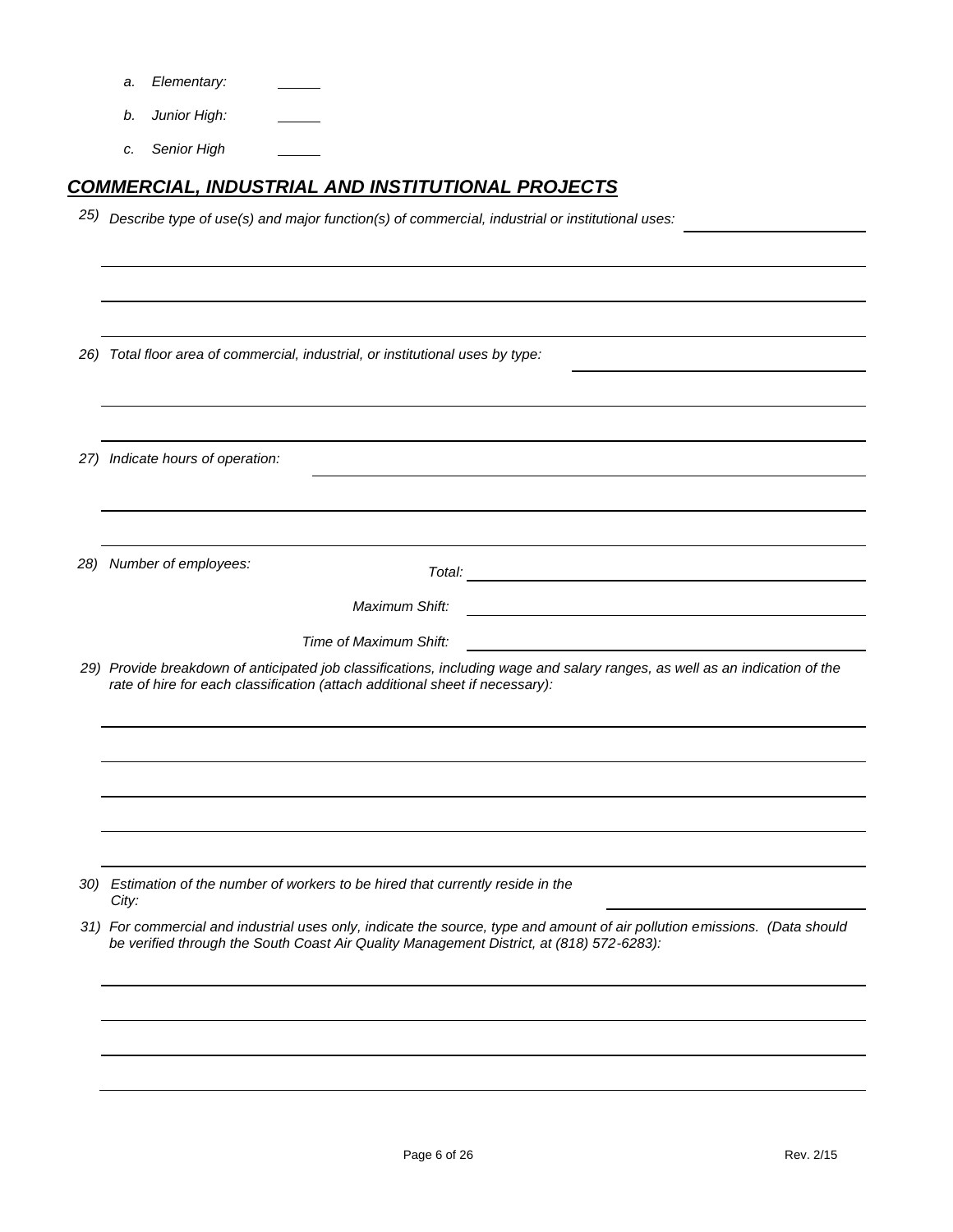# *ALL PROJECTS*

*32) Have the water, sewer, fire, and flood control agencies serving the project been contacted to determine their ability to provide adequate service to the proposed project? If so, please indicate their response.*

*33) In the known history of this property, has there been any use, storage, or discharge of hazardous and/or toxic materials? Examples of hazardous and/or toxic materials include, but are not limited to PCB's; radioactive substances; pesticides and herbicides; fuels, oils, solvents, and other flammable liquids and gases. Also note underground storage of any of the above. Please list the materials and describe their use, storage, and/or discharge on the property, as well as the dates of use, if known.*

*34) Will the proposed project involve the temporary or long-term use, storage or discharge of hazardous and/or toxic materials, including but not limited to those examples listed above? If yes, provide an inventory of all such materials to be used and proposed method of disposal. The location of such uses, along with the storage and shipment areas, shall be shown and labeled on the application plans.*

*I hereby certify that the statements furnished above and in the attached exhibits present the data and information required for adequate evaluation of this project to the best of my ability, that the facts, statements, and information presented are true and correct*  tot he best of my knowledge and belief. I further understand that additional information may be required to be submitted before an *adequate evaluation can be made by the City of Banning.* 

*Date: Signature:*

*Title:*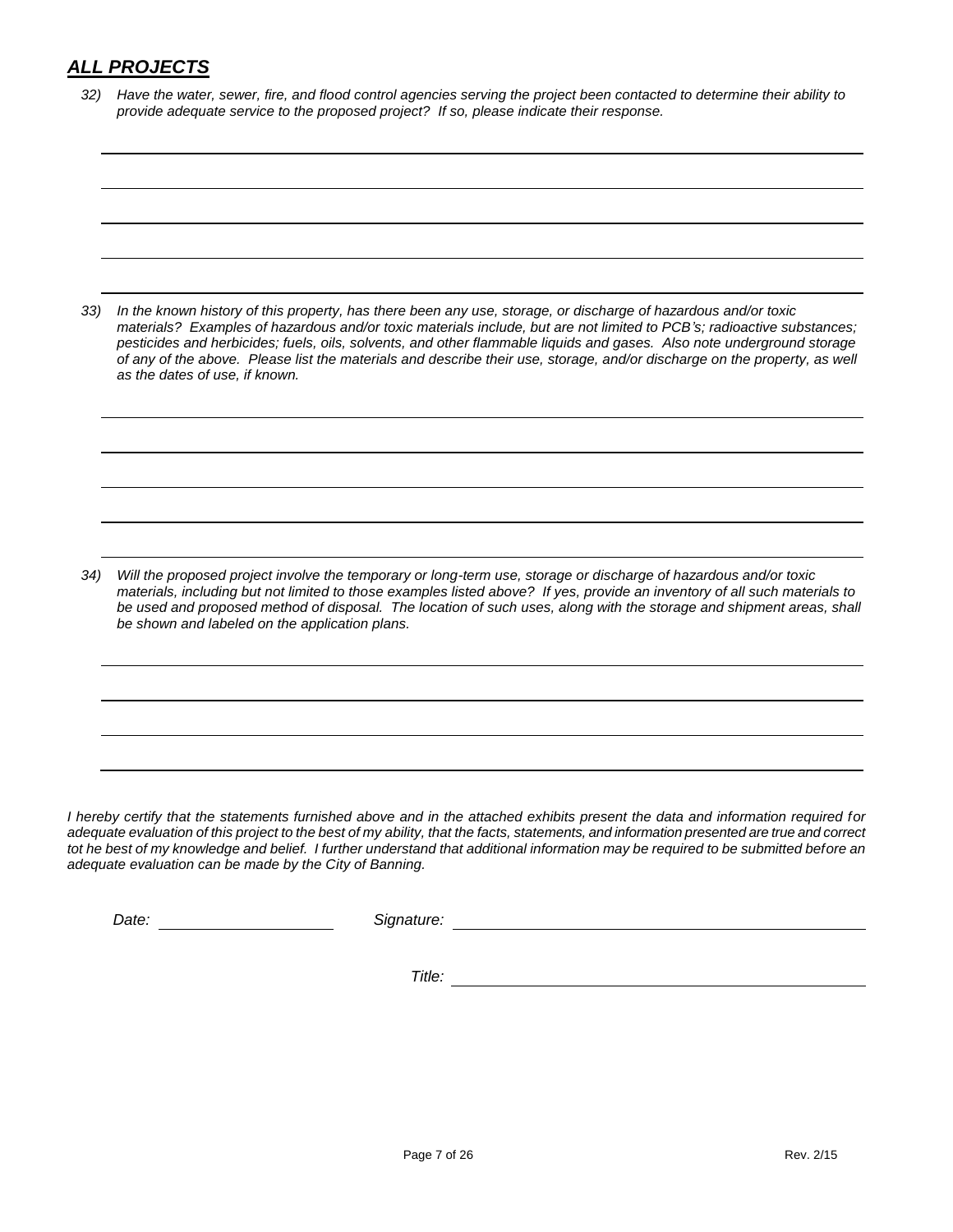#### **Water Usage**

Average use per day

#### **Residential**

| Single Family | 600 gal/day |
|---------------|-------------|
| Apt/Condo     | 400 gal/day |
|               |             |

| Commercial/Industrial                  |      |
|----------------------------------------|------|
| <b>General and Regional Commercial</b> | 3.00 |
| Neighborhood Commercial                | 1.50 |
| General Industrial                     | 2.50 |
| <b>Industrial Park</b>                 | 3.00 |

#### **Peak Usage**

For all uses

Average use x 2.0

### **Sewer Flows**

#### **Residential**

Single Family 270 gal/day<br>Apt/Condos 200 gal/day

#### **Commercial/Industrial**

General Commercial 2,000 gal/day/ac<br>
Neighborhood Commercial 1,000 gal/day/ac<br>
1,000 gal/day/ac Neighborhood Commercial General Industrial 1,500 gal/day/ac<br>
Heavy Industrial 1,500 gal/day/ac<br>
1,500 gal/day/ac<br>
3,000 gal/day/ac

00 gal/day/ac 00 gal/day/ac  $00$  gal/day/ac .<br>00 gal/day/ac

200 gal/day

 $3,000$  gal/day/ac

Source: City of Banning Water Department 3/2006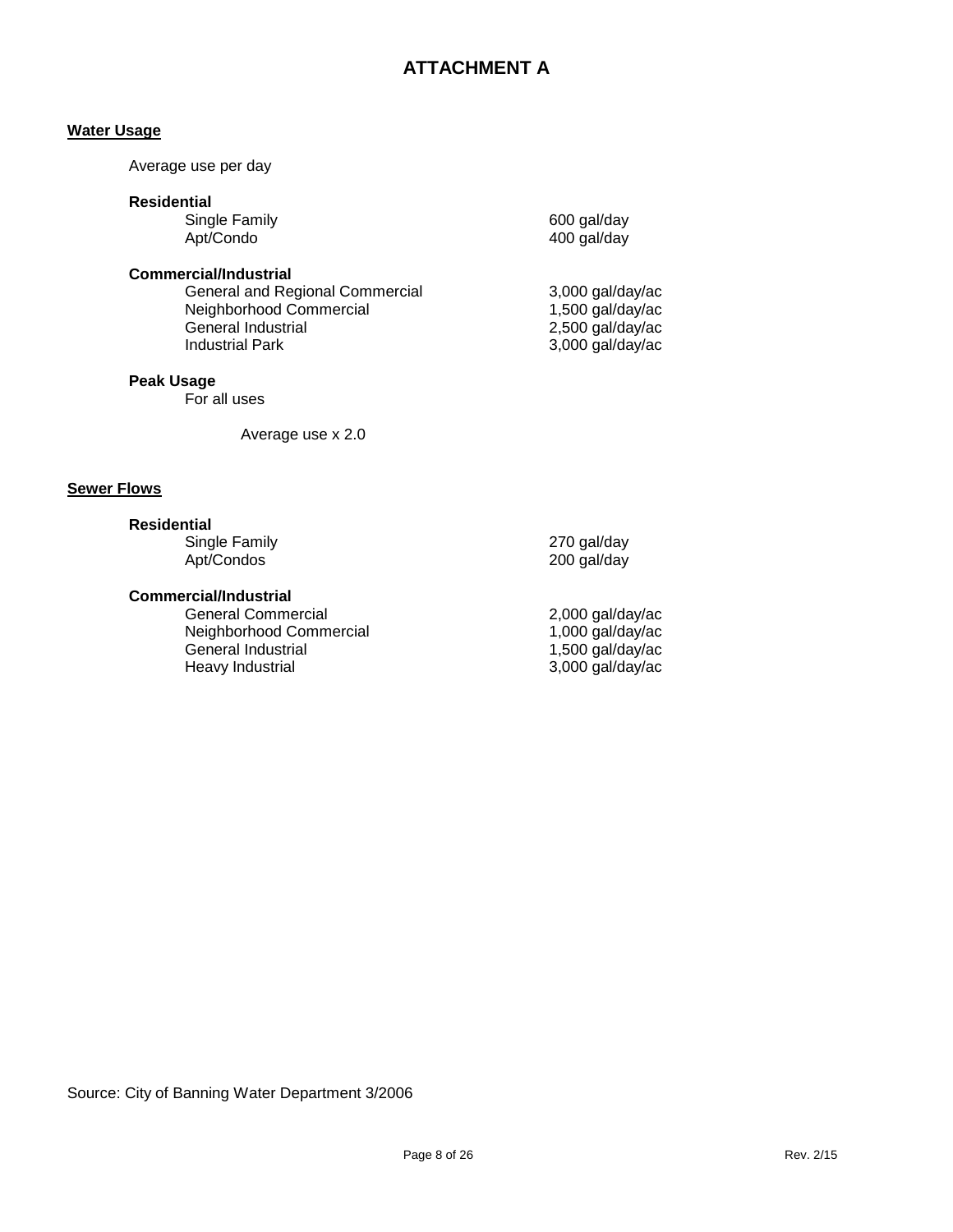# **ATTACHMENT B**

Contact the school district for your area for amount and payment of school fees:

### **School Districts**

Banning Unified School District 161 West Williams Street Banning, CA 92220 (951) 922-0201 www.banning.k12.ca.us

Beaumont Unified School District 500 Grace Avenue, P.O. Box 187 Beaumont, CA 92223 (951) 845-1631x301 www.beaumontusd.k12.ca.us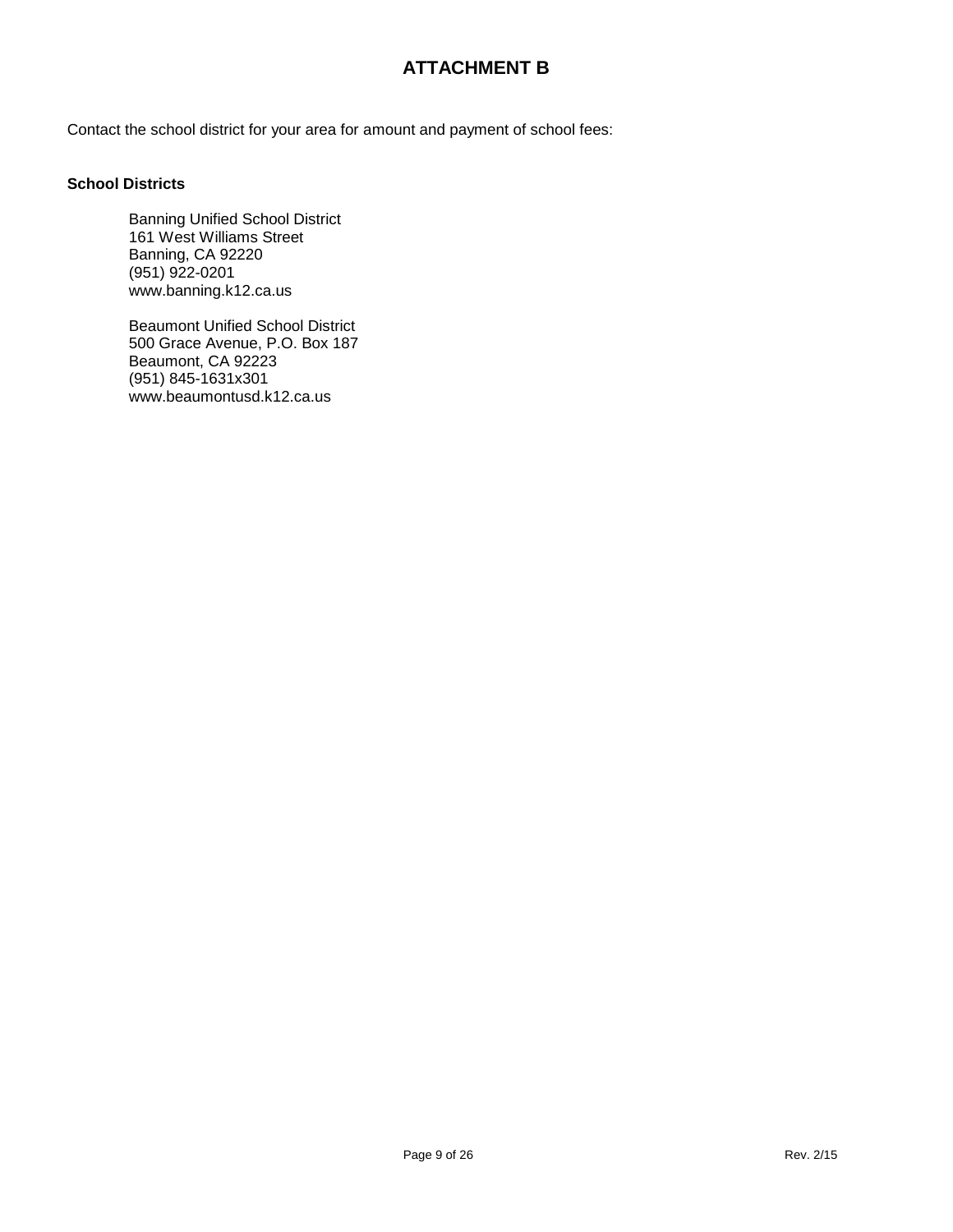# **APPENDIX G**

### **Environmental Checklist Form**

- 1. Project title:
- 2. Lead agency name and address:

City of Banning P.O. Box 998 99 E. Ramsey Street Banning, CA 92220

- 3. Contact person and phone number:
- 4. Project location:
- 5. Project sponsor's name and address:

- 6. General plan designation: 7. Zoning:
- 8. Description of project: (Describe the whole action involved, including but not limited to later phases of the project, and any secondary, support, or off-site features necessary for its implementation. Attach additional sheets if necessary.)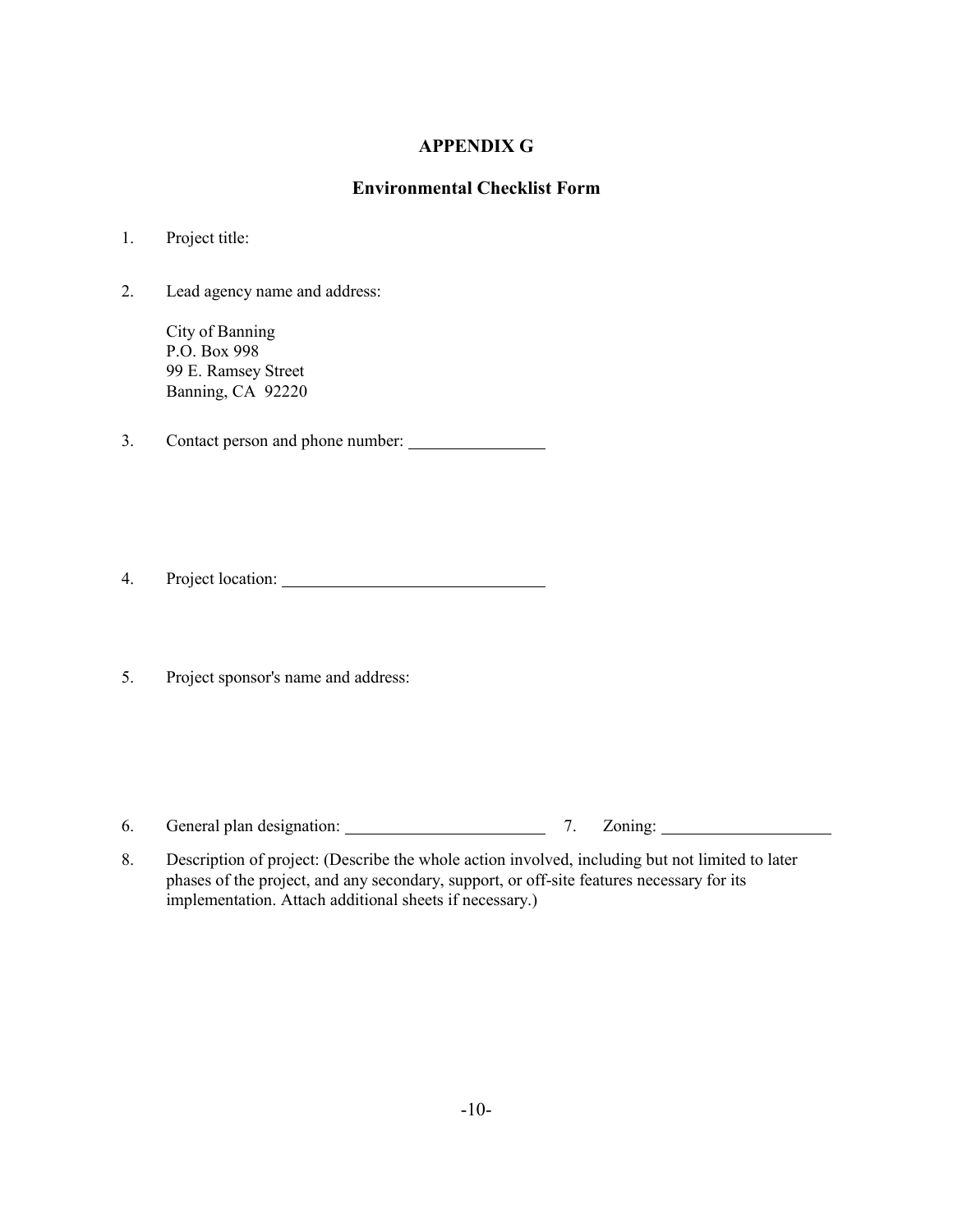9. Surrounding land uses and setting: Briefly describe the project's surroundings:

10. Other public agencies whose approval is required (e.g., permits, financing approval, or participation agreement.)

### ENVIRONMENTAL FACTORS POTENTIALLY AFFECTED:

The environmental factors checked below would be potentially affected by this project, involving at least one impact that is a "Potentially Significant Impact" as indicated by the checklist on the following pages.

|        | Aesthetics                       | <b>Agriculture Resources</b>       | Air Quality            |
|--------|----------------------------------|------------------------------------|------------------------|
|        | <b>Biological Resources</b>      | <b>Cultural Resources</b>          | Geology /Soils         |
| $\Box$ | Hazards & Hazardous<br>Materials | Hydrology / Water Quality          | Land Use / Planning    |
|        | <b>Mineral Resources</b>         | <b>Noise</b>                       | Population / Housing   |
|        | <b>Public Services</b>           | Recreation                         | Transportation/Traffic |
|        | Utilities / Service Systems      | Mandatory Findings of Significance |                        |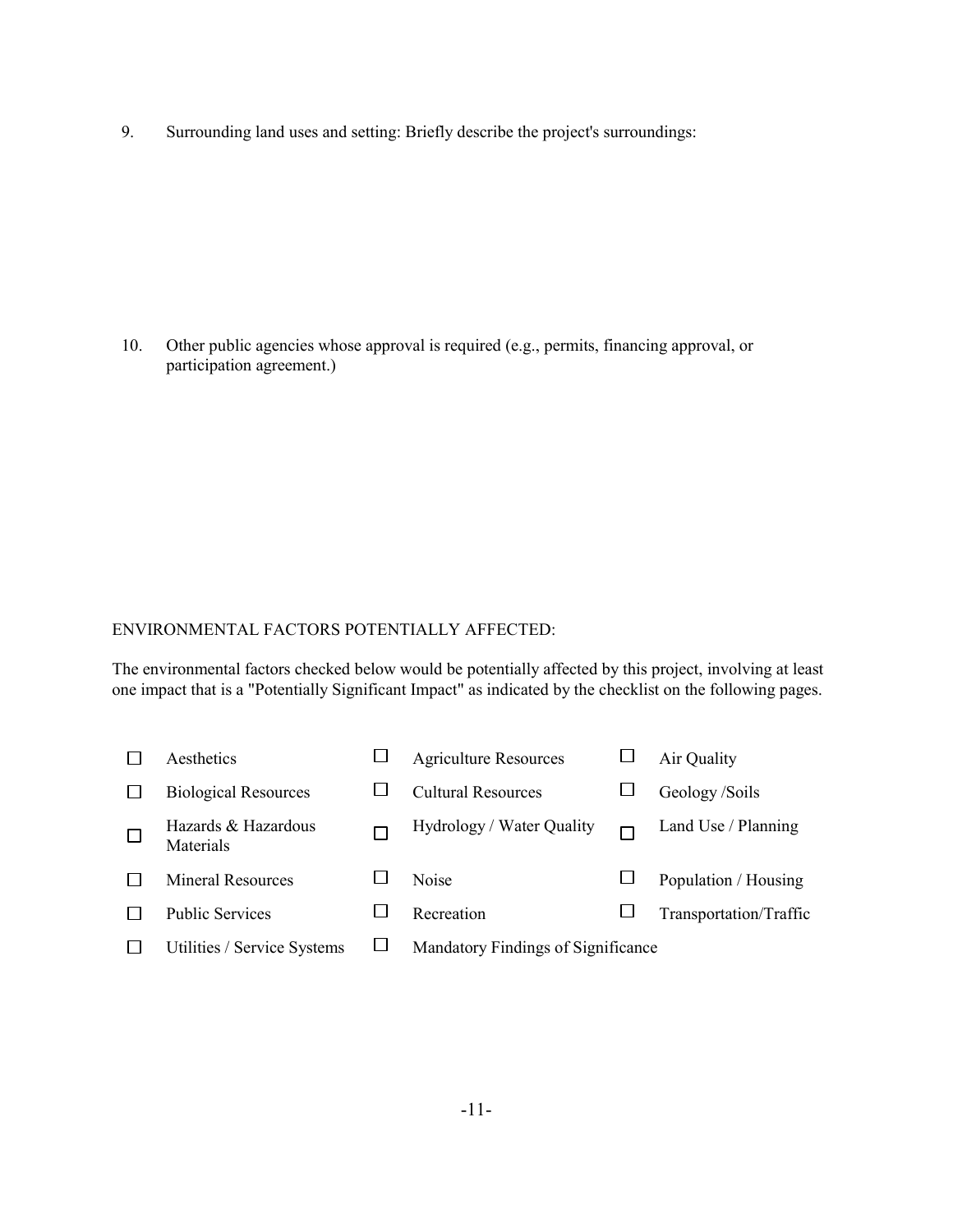DETERMINATION: (To be completed by the Lead Agency)

On the basis of this initial evaluation:

I find that the proposed project COULD NOT have a significant effect on the environment, and  $\Box$ a NEGATIVE DECLARATION will be prepared.

I find that although the proposed project could have a significant effect on the environment, there will not be a significant effect in this case because revisions in the project have been made  $\Box$ by or agreed to by the project proponent. A MITIGATED NEGATIVE DECLARATION will be prepared.

I find that the proposed project MAY have a significant effect on the environment, and an  $\Box$ ENVIRONMENTAL IMPACT REPORT is required.

I find that the proposed project MAY have a "potentially significant impact" or "potentially significant unless mitigated" impact on the environment, but at least one effect 1) has been adequately analyzed in an earlier document pursuant to applicable legal standards, and 2) has  $\Box$ been addressed by mitigation measures based on the earlier analysis as described on attached sheets. An ENVIRONMENTAL IMPACT REPORT is required, but it must analyze only the effects that remain to be addressed.

I find that although the proposed project could have a significant effect on the environment, because all potentially significant effects (a) have been analyzed adequately in an earlier EIR or  $\Box$ NEGATIVE DECLARATION pursuant to applicable standards, and (b) have been avoided or mitigated pursuant to that earlier EIR or NEGATIVE DECLARATION, including revisions or mitigation measures that are imposed upon the proposed project, nothing further is required.

| Signature | Date |  |
|-----------|------|--|
|           |      |  |
| Signature | Date |  |

### EVALUATION OF ENVIRONMENTAL IMPACTS:

1) A brief explanation is required for all answers except "No Impact" answers that are adequately supported by the information sources a lead agency cites in the parentheses following each question. A "No Impact" answer is adequately supported if the referenced information sources show that the impact simply does not apply to projects like the one involved (e.g., the project falls outside a fault rupture zone). A "No Impact" answer should be explained where it is based on project-specific factors as well as general standards (e.g., the project will not expose sensitive receptors to pollutants, based on a project-specific screening analysis).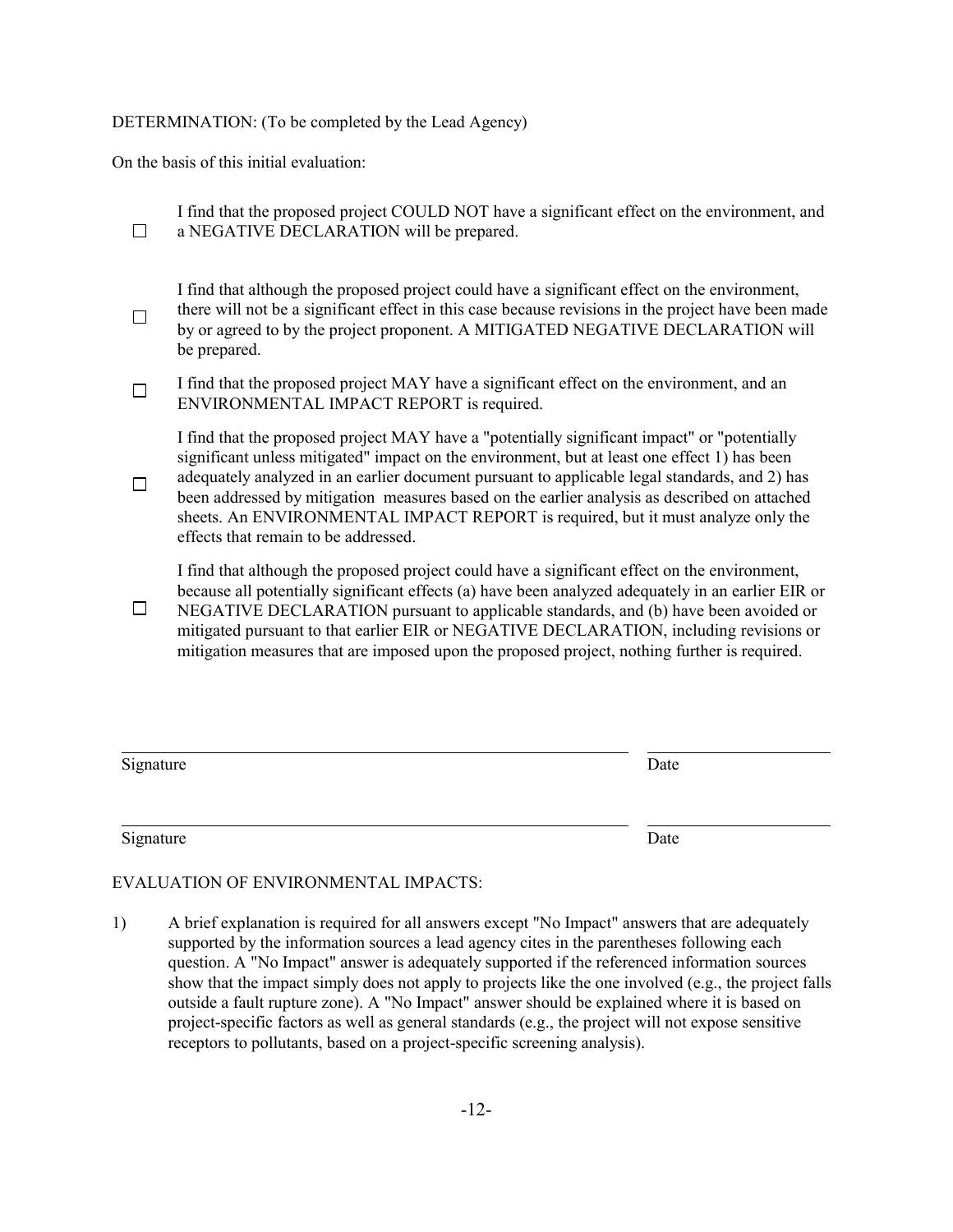- 2) All answers must take account of the whole action involved, including off-site as well as on-site, cumulative as well as project-level, indirect as well as direct, and construction as well as operational impacts.
- 3) Once the lead agency has determined that a particular physical impact may occur, then the checklist answers must indicate whether the impact is potentially significant, less than significant with mitigation, or less than significant. "Potentially Significant Impact" is appropriate if there is substantial evidence that an effect may be significant. If there are one or more "Potentially Significant Impact" entries when the determination is made, an EIR is required.
- 4) "Negative Declaration: Less Than Significant With Mitigation Incorporated" applies where the incorporation of mitigation measures has reduced an effect from "Potentially Significant Impact" to a "Less Than Significant Impact." The lead agency must describe the mitigation measures, and briefly explain how they reduce the effect to a less than significant level (mitigation measures from Section XVII, "Earlier Analyses," may be cross-referenced).
- 5) Earlier analyses may be used where, pursuant to the tiering, program EIR, or other CEQA process, an effect has been adequately analyzed in an earlier EIR or negative declaration. Section  $15063(c)(3)(D)$ . In this case, a brief discussion should identify the following:
	- a) Earlier Analysis Used. Identify and state where they are available for review.
	- b) Impacts Adequately Addressed. Identify which effects from the above checklist were within the scope of and adequately analyzed in an earlier document pursuant to applicable legal standards, and state whether such effects were addressed by mitigation measures based on the earlier analysis.
	- c) Mitigation Measures. For effects that are "Less than Significant with Mitigation Measures Incorporated," describe the mitigation measures which were incorporated or refined from the earlier document and the extent to which they address site-specific conditions for the project.
- 6) Lead agencies are encouraged to incorporate into the checklist references to information sources for potential impacts (e.g., general plans, zoning ordinances). Reference to a previously prepared or outside document should, where appropriate, include a reference to the page or pages where the statement is substantiated.
- 7) Supporting Information Sources: A source list should be attached, and other sources used or individuals contacted should be cited in the discussion.
- 8) This is only a suggested form, and lead agencies are free to use different formats; however, lead agencies should normally address the questions from this checklist that are relevant to a project's environmental effects in whatever format is selected.
- 9) The explanation of each issue should identify:
	- a) the significance criteria or threshold, if any, used to evaluate each question; and
	- b) the mitigation measure identified, if any, to reduce the impact to less than significance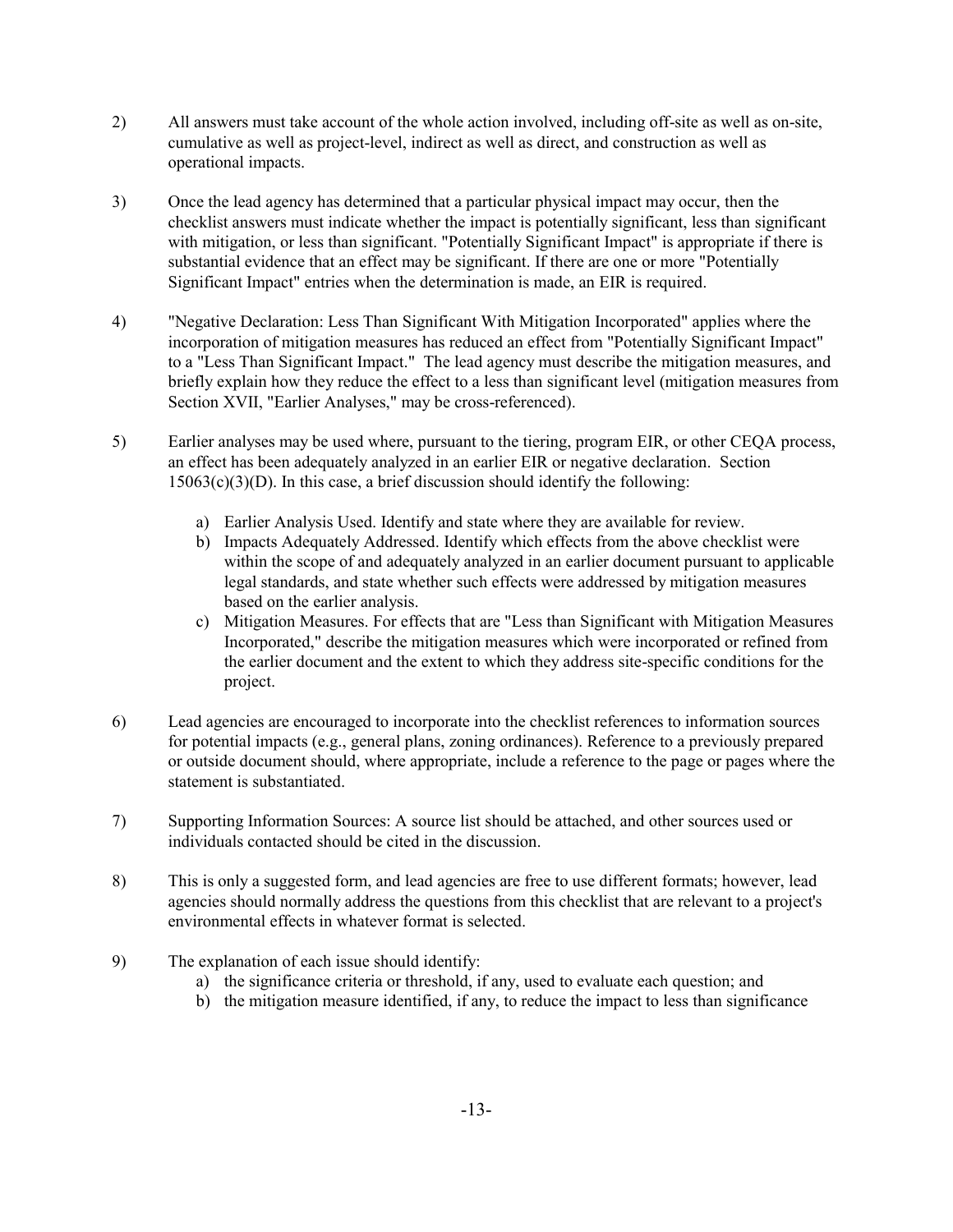# SAMPLE QUESTION

agricultural use?

Issues:

|                                                                                                                                                                                                                                                                                                                                                                                                                        | Potentially<br>Significant<br>Impact | <b>Less Than</b><br>Significant with<br><b>Mitigation</b><br>Incorporation | <b>Less Than</b><br>Significant<br>Impact | No<br>Impact |
|------------------------------------------------------------------------------------------------------------------------------------------------------------------------------------------------------------------------------------------------------------------------------------------------------------------------------------------------------------------------------------------------------------------------|--------------------------------------|----------------------------------------------------------------------------|-------------------------------------------|--------------|
| I. AESTHETICS -- Would the project:                                                                                                                                                                                                                                                                                                                                                                                    |                                      |                                                                            |                                           |              |
| a) Have a substantial adverse effect on a<br>scenic vista?                                                                                                                                                                                                                                                                                                                                                             | $\Box$                               | П                                                                          | □                                         |              |
| b) Substantially damage scenic resources,<br>including, but not limited to, trees, rock<br>outcroppings, and historic buildings<br>within a state scenic highway?                                                                                                                                                                                                                                                      | $\Box$                               | $\Box$                                                                     | $\Box$                                    |              |
| c) Substantially degrade the existing<br>visual character or quality of the site and<br>its surroundings?                                                                                                                                                                                                                                                                                                              | $\Box$                               | $\Box$                                                                     | $\Box$                                    | $\Box$       |
| d) Create a new source of substantial<br>light or glare which would adversely<br>affect day or nighttime views in the area?                                                                                                                                                                                                                                                                                            | П                                    | $\blacksquare$                                                             | П                                         |              |
| II. AGRICULTURE RESOURCES: In<br>determining whether impacts to<br>agricultural resources are significant<br>environmental effects, lead agencies may<br>refer to the California Agricultural Land<br><b>Evaluation and Site Assessment Model</b><br>(1997) prepared by the California Dept.<br>of Conservation as an optional model to<br>use in assessing impacts on agriculture<br>and farmland. Would the project: |                                      |                                                                            |                                           |              |
| a) Convert Prime Farmland, Unique<br>Farmland, or Farmland of Statewide<br>Importance (Farmland), as shown on the<br>maps prepared pursuant to the Farmland<br>Mapping and Monitoring Program of the<br>California Resources Agency, to non-                                                                                                                                                                           | $\Box$                               | П                                                                          | П                                         |              |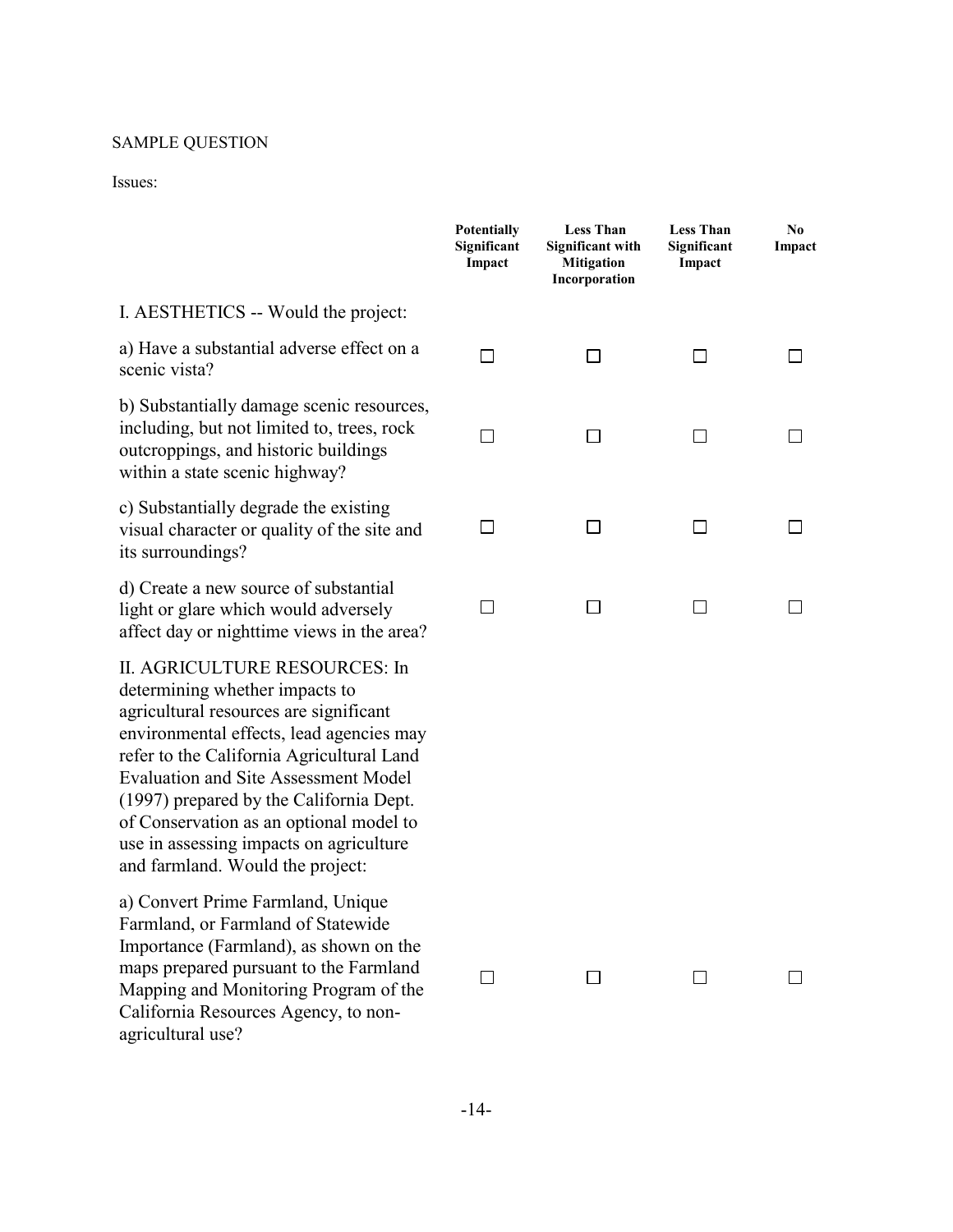|                                                                                                                                                                                                                                                                                                                   | <b>Potentially</b><br>Significant<br>Impact | <b>Less Than</b><br><b>Significant with</b><br><b>Mitigation</b><br>Incorporation | <b>Less Than</b><br>Significant<br>Impact | N <sub>0</sub><br>Impact |
|-------------------------------------------------------------------------------------------------------------------------------------------------------------------------------------------------------------------------------------------------------------------------------------------------------------------|---------------------------------------------|-----------------------------------------------------------------------------------|-------------------------------------------|--------------------------|
| b) Conflict with existing zoning for<br>agricultural use, or a Williamson Act<br>contract?                                                                                                                                                                                                                        | П                                           |                                                                                   | ΙI                                        |                          |
| c) Involve other changes in the existing<br>environment which, due to their location<br>or nature, could result in conversion of<br>Farmland, to non-agricultural use?                                                                                                                                            | □                                           | $\mathsf{I}$                                                                      | $\mathsf{L}$                              |                          |
| III. AIR QUALITY -- Where available,<br>the significance criteria established by<br>the applicable air quality management or<br>air pollution control district may be<br>relied upon to make the following<br>determinations. Would the project:                                                                  |                                             |                                                                                   |                                           |                          |
| a) Conflict with or obstruct<br>implementation of the applicable air<br>quality plan?                                                                                                                                                                                                                             | $\Box$                                      | $\mathbf{I}$                                                                      | ΙI                                        |                          |
| b) Violate any air quality standard or<br>contribute substantially to an existing or<br>projected air quality violation?                                                                                                                                                                                          | □                                           | $\mathbf{I}$                                                                      | $\mathsf{L}$                              | $\Box$                   |
| c) Result in a cumulatively considerable<br>net increase of any criteria pollutant for<br>which the project region is non-<br>attainment under an applicable federal or<br>state ambient air quality standard<br>(including releasing emissions which<br>exceed quantitative thresholds for ozone<br>precursors)? | $\Box$                                      |                                                                                   |                                           |                          |
| d) Expose sensitive receptors to<br>substantial pollutant concentrations?                                                                                                                                                                                                                                         |                                             |                                                                                   |                                           |                          |
| e) Create objectionable odors affecting a<br>substantial number of people?                                                                                                                                                                                                                                        | $\mathsf{L}$                                |                                                                                   |                                           |                          |
| IV. BIOLOGICAL RESOURCES --<br>Would the project:                                                                                                                                                                                                                                                                 |                                             |                                                                                   |                                           |                          |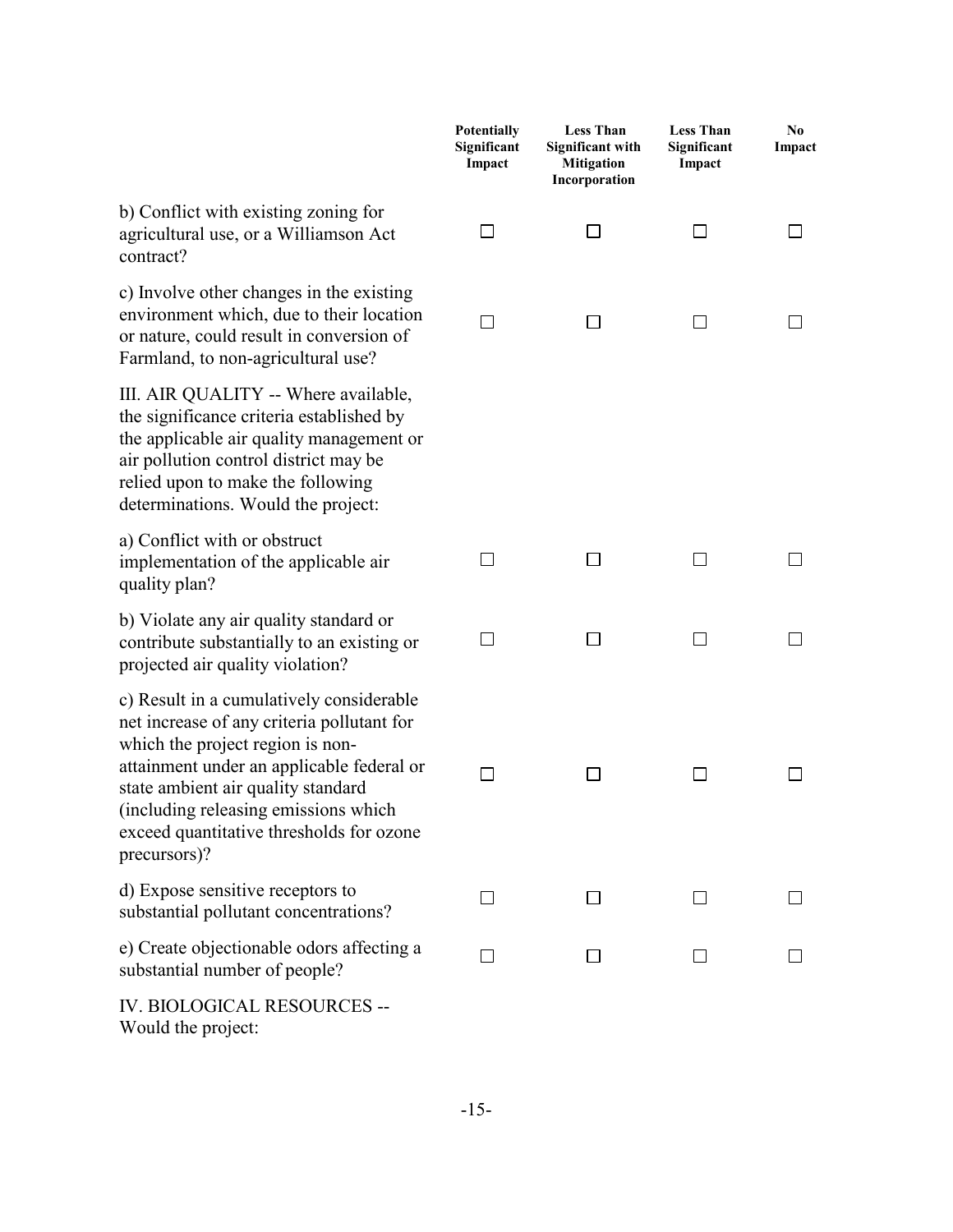|                                                                                                                                                                                                                                                                                                                                       | <b>Potentially</b><br>Significant<br>Impact | <b>Less Than</b><br>Significant with<br><b>Mitigation</b><br>Incorporation | <b>Less Than</b><br>Significant<br>Impact | N <sub>0</sub><br>Impact |
|---------------------------------------------------------------------------------------------------------------------------------------------------------------------------------------------------------------------------------------------------------------------------------------------------------------------------------------|---------------------------------------------|----------------------------------------------------------------------------|-------------------------------------------|--------------------------|
| a) Have a substantial adverse effect,<br>either directly or through habitat<br>modifications, on any species identified<br>as a candidate, sensitive, or special status<br>species in local or regional plans,<br>policies, or regulations, or by the<br>California Department of Fish and Game<br>or U.S. Fish and Wildlife Service? | $\Box$                                      |                                                                            |                                           |                          |
| b) Have a substantial adverse effect on<br>any riparian habitat or other sensitive<br>natural community identified in local or<br>regional plans, policies, regulations or by<br>the California Department of Fish and<br>Game or US Fish and Wildlife Service?                                                                       | ┓                                           |                                                                            |                                           |                          |
| c) Have a substantial adverse effect on<br>federally protected wetlands as defined<br>by Section 404 of the Clean Water Act<br>(including, but not limited to, marsh,<br>vernal pool, coastal, etc.) through direct<br>removal, filling, hydrological<br>interruption, or other means?                                                | $\sim$                                      |                                                                            |                                           |                          |
| d) Interfere substantially with the<br>movement of any native resident or<br>migratory fish or wildlife species or with<br>established native resident or migratory<br>wildlife corridors, or impede the use of<br>native wildlife nursery sites?                                                                                     | $\Box$                                      | $\mathsf{I}$                                                               | $\Box$                                    |                          |
| e) Conflict with any local policies or<br>ordinances protecting biological<br>resources, such as a tree preservation<br>policy or ordinance?                                                                                                                                                                                          |                                             |                                                                            |                                           |                          |
| f) Conflict with the provisions of an<br>adopted Habitat Conservation Plan,<br>Natural Community Conservation Plan,<br>or other approved local, regional, or state<br>habitat conservation plan?                                                                                                                                      |                                             |                                                                            |                                           |                          |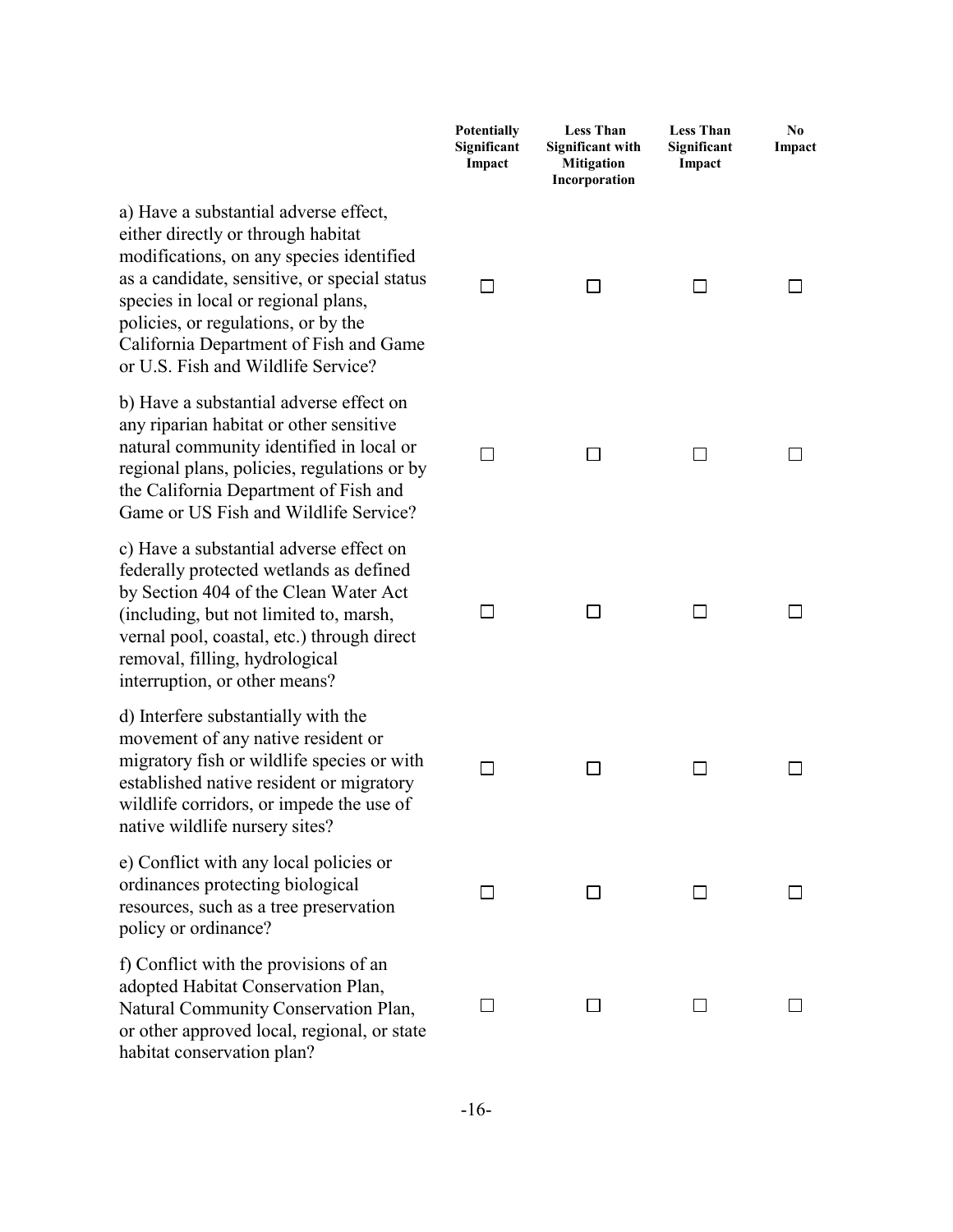|                                                                                                                                                                                                                                                                                                              | <b>Potentially</b><br>Significant<br>Impact | <b>Less Than</b><br><b>Significant with</b><br><b>Mitigation</b><br>Incorporation | <b>Less Than</b><br>Significant<br>Impact | N <sub>0</sub><br>Impact |
|--------------------------------------------------------------------------------------------------------------------------------------------------------------------------------------------------------------------------------------------------------------------------------------------------------------|---------------------------------------------|-----------------------------------------------------------------------------------|-------------------------------------------|--------------------------|
| V. CULTURAL RESOURCES -- Would<br>the project:                                                                                                                                                                                                                                                               |                                             |                                                                                   |                                           |                          |
| a) Cause a substantial adverse change in<br>the significance of a historical resource<br>as defined in '15064.5?                                                                                                                                                                                             | $\Box$                                      |                                                                                   |                                           |                          |
| b) Cause a substantial adverse change in<br>the significance of an archaeological<br>resource pursuant to '15064.5?                                                                                                                                                                                          | $\Box$                                      | $\mathsf{I}$                                                                      | $\Box$                                    |                          |
| c) Directly or indirectly destroy a unique<br>paleontological resource or site or unique<br>geologic feature?                                                                                                                                                                                                | П                                           |                                                                                   |                                           |                          |
| d) Disturb any human remains, including<br>those interred outside of formal<br>cemeteries?                                                                                                                                                                                                                   | $\Box$                                      | l 1                                                                               | $\Box$                                    |                          |
| VI. GEOLOGY AND SOILS -- Would<br>the project:                                                                                                                                                                                                                                                               |                                             |                                                                                   |                                           |                          |
| a) Expose people or structures to<br>potential substantial adverse effects,<br>including the risk of loss, injury, or death<br>involving:                                                                                                                                                                    | $\blacksquare$                              | l 1                                                                               | ΙI                                        |                          |
| i) Rupture of a known earthquake fault,<br>as delineated on the most recent Alquist-<br>Priolo Earthquake Fault Zoning Map<br>issued by the State Geologist for the area<br>or based on other substantial evidence of<br>a known fault? Refer to Division of<br>Mines and Geology Special Publication<br>42. |                                             |                                                                                   |                                           |                          |
| ii) Strong seismic ground shaking?                                                                                                                                                                                                                                                                           | $\blacksquare$                              |                                                                                   |                                           |                          |
| iii) Seismic-related ground failure,<br>including liquefaction?                                                                                                                                                                                                                                              |                                             |                                                                                   |                                           |                          |
| iv) Landslides?                                                                                                                                                                                                                                                                                              | $\Box$                                      | l 1                                                                               | $\mathsf{L}$                              |                          |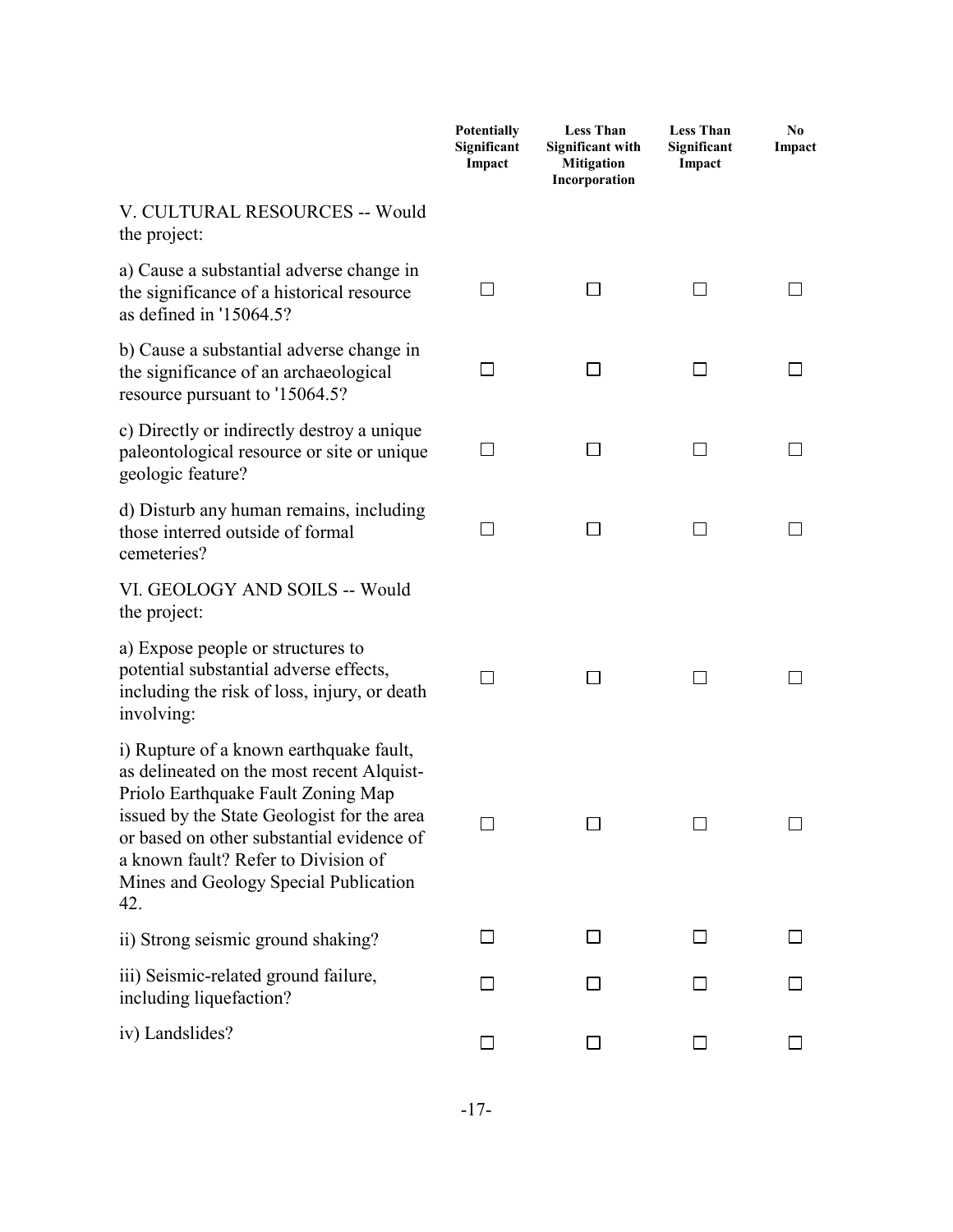|                                                                                                                                                                                                                                                   | <b>Potentially</b><br>Significant<br>Impact | <b>Less Than</b><br><b>Significant with</b><br><b>Mitigation</b><br>Incorporation | <b>Less Than</b><br>Significant<br>Impact | No<br>Impact |
|---------------------------------------------------------------------------------------------------------------------------------------------------------------------------------------------------------------------------------------------------|---------------------------------------------|-----------------------------------------------------------------------------------|-------------------------------------------|--------------|
| b) Result in substantial soil erosion or<br>the loss of topsoil?                                                                                                                                                                                  | □                                           | $\blacksquare$                                                                    | $\overline{\phantom{a}}$                  |              |
| c) Be located on a geologic unit or soil<br>that is unstable, or that would become<br>unstable as a result of the project, and<br>potentially result in on- or off-site<br>landslide, lateral spreading, subsidence,<br>liquefaction or collapse? | $\Box$                                      | $\blacksquare$                                                                    |                                           |              |
| d) Be located on expansive soil, as<br>defined in Table 18-1-B of the Uniform<br>Building Code (1994), creating<br>substantial risks to life or property?                                                                                         | П                                           |                                                                                   |                                           |              |
| e) Have soils incapable of adequately<br>supporting the use of septic tanks or<br>alternative waste water disposal systems<br>where sewers are not available for the<br>disposal of waste water?                                                  | $\Box$                                      |                                                                                   |                                           |              |
| VII. HAZARDS AND HAZARDOUS<br>MATERIALS -- Would the project:                                                                                                                                                                                     |                                             |                                                                                   |                                           |              |
| a) Create a significant hazard to the<br>public or the environment through the<br>routine transport, use, or disposal of<br>hazardous materials?                                                                                                  |                                             | $\blacksquare$                                                                    |                                           |              |
| b) Create a significant hazard to the<br>public or the environment through<br>reasonably foreseeable upset and<br>accident conditions involving the release<br>of hazardous materials into the<br>environment?                                    |                                             |                                                                                   |                                           |              |
| c) Emit hazardous emissions or handle<br>hazardous or acutely hazardous<br>materials, substances, or waste within<br>one-quarter mile of an existing or<br>proposed school?                                                                       |                                             |                                                                                   |                                           |              |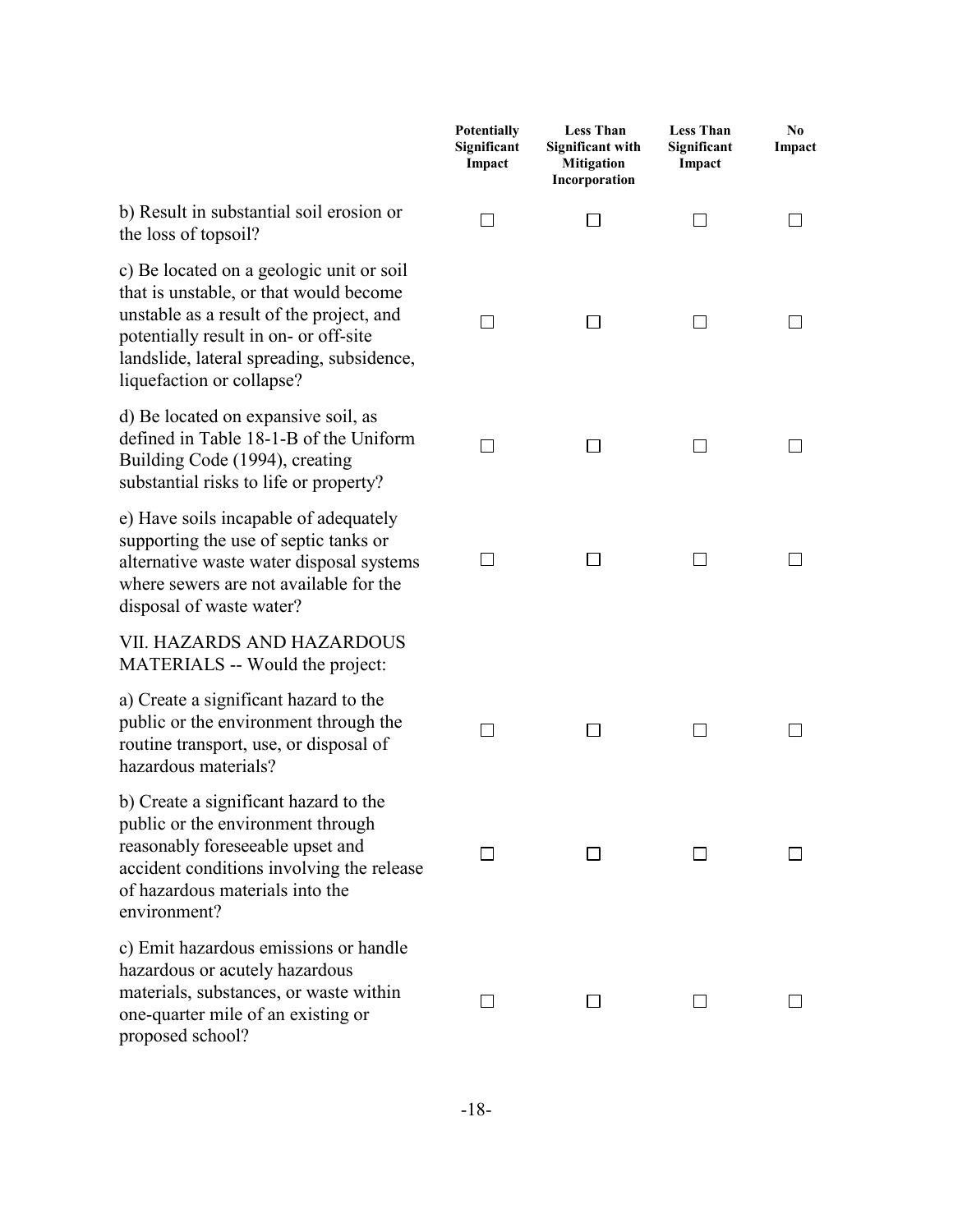|                                                                                                                                                                                                                                                                                    | Potentially<br>Significant<br>Impact | <b>Less Than</b><br><b>Significant with</b><br><b>Mitigation</b><br>Incorporation | <b>Less Than</b><br>Significant<br>Impact | No<br>Impact |
|------------------------------------------------------------------------------------------------------------------------------------------------------------------------------------------------------------------------------------------------------------------------------------|--------------------------------------|-----------------------------------------------------------------------------------|-------------------------------------------|--------------|
| d) Be located on a site which is included<br>on a list of hazardous materials sites<br>compiled pursuant to Government Code<br>Section 65962.5 and, as a result, would it<br>create a significant hazard to the public<br>or the environment?                                      | $\Box$                               | l 1                                                                               |                                           |              |
| e) For a project located within an airport<br>land use plan or, where such a plan has<br>not been adopted, within two miles of a<br>public airport or public use airport,<br>would the project result in a safety<br>hazard for people residing or working in<br>the project area? | $\overline{\phantom{a}}$             |                                                                                   |                                           |              |
| f) For a project within the vicinity of a<br>private airstrip, would the project result<br>in a safety hazard for people residing or<br>working in the project area?                                                                                                               | П                                    | П                                                                                 | $\Box$                                    |              |
| g) Impair implementation of or<br>physically interfere with an adopted<br>emergency response plan or emergency<br>evacuation plan?                                                                                                                                                 | H                                    | l 1                                                                               |                                           |              |
| h) Expose people or structures to a<br>significant risk of loss, injury or death<br>involving wildland fires, including where<br>wildlands are adjacent to urbanized areas<br>or where residences are intermixed with<br>wildlands?                                                | $\Box$                               | $\mathsf{I}$                                                                      |                                           |              |
| VIII. HYDROLOGY AND WATER<br>QUALITY -- Would the project:                                                                                                                                                                                                                         |                                      |                                                                                   |                                           |              |
| a) Violate any water quality standards or<br>waste discharge requirements?                                                                                                                                                                                                         |                                      |                                                                                   |                                           |              |
|                                                                                                                                                                                                                                                                                    |                                      |                                                                                   |                                           |              |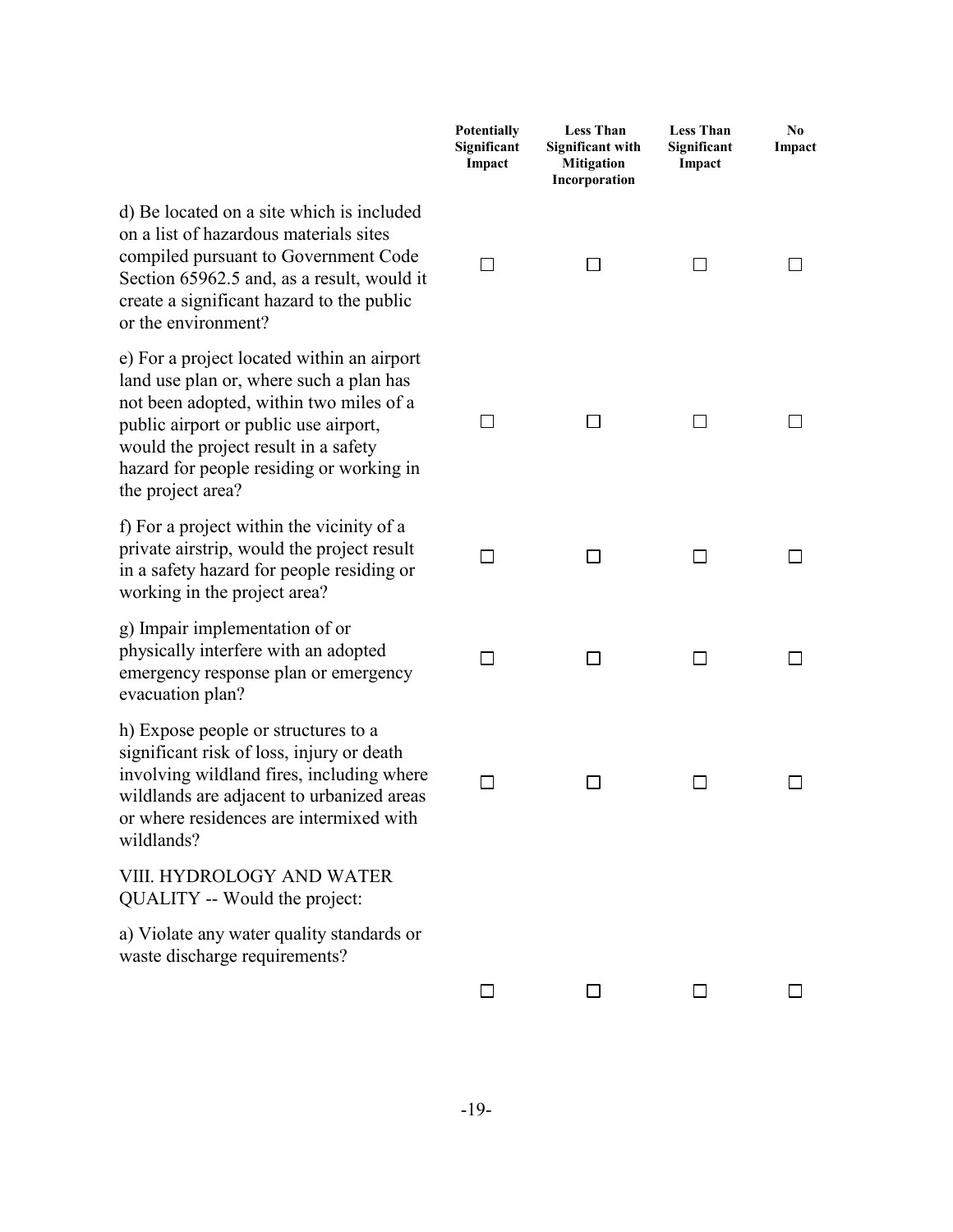|                                                                                                                                                                                                                                                                                                                                                                                                                          | <b>Potentially</b><br>Significant<br>Impact | <b>Less Than</b><br><b>Significant with</b><br><b>Mitigation</b><br>Incorporation | <b>Less Than</b><br>Significant<br>Impact | No<br>Impact |
|--------------------------------------------------------------------------------------------------------------------------------------------------------------------------------------------------------------------------------------------------------------------------------------------------------------------------------------------------------------------------------------------------------------------------|---------------------------------------------|-----------------------------------------------------------------------------------|-------------------------------------------|--------------|
| b) Substantially deplete groundwater<br>supplies or interfere substantially with<br>groundwater recharge such that there<br>would be a net deficit in aquifer volume<br>or a lowering of the local groundwater<br>table level (e.g., the production rate of<br>pre-existing nearby wells would drop to a<br>level which would not support existing<br>land uses or planned uses for which<br>permits have been granted)? | $\Box$                                      | $\mathsf{L}$                                                                      | $\Box$                                    |              |
| c) Substantially alter the existing<br>drainage pattern of the site or area,<br>including through the alteration of the<br>course of a stream or river, in a manner<br>which would result in substantial erosion<br>or siltation on- or off-site?                                                                                                                                                                        | $\sim$                                      |                                                                                   |                                           |              |
| d) Substantially alter the existing<br>drainage pattern of the site or area,<br>including through the alteration of the<br>course of a stream or river, or<br>substantially increase the rate or amount<br>of surface runoff in a manner which<br>would result in flooding on- or off-site?                                                                                                                              | П                                           | $\mathsf{L}$                                                                      |                                           |              |
| e) Create or contribute runoff water<br>which would exceed the capacity of<br>existing or planned stormwater drainage<br>systems or provide substantial additional<br>sources of polluted runoff?                                                                                                                                                                                                                        | ×                                           |                                                                                   |                                           |              |
| f) Otherwise substantially degrade water<br>quality?                                                                                                                                                                                                                                                                                                                                                                     | $\Box$                                      | $\perp$                                                                           |                                           |              |
| g) Place housing within a 100-year flood<br>hazard area as mapped on a federal Flood<br>Hazard Boundary or Flood Insurance<br>Rate Map or other flood hazard<br>delineation map?                                                                                                                                                                                                                                         | $\sim$                                      |                                                                                   |                                           |              |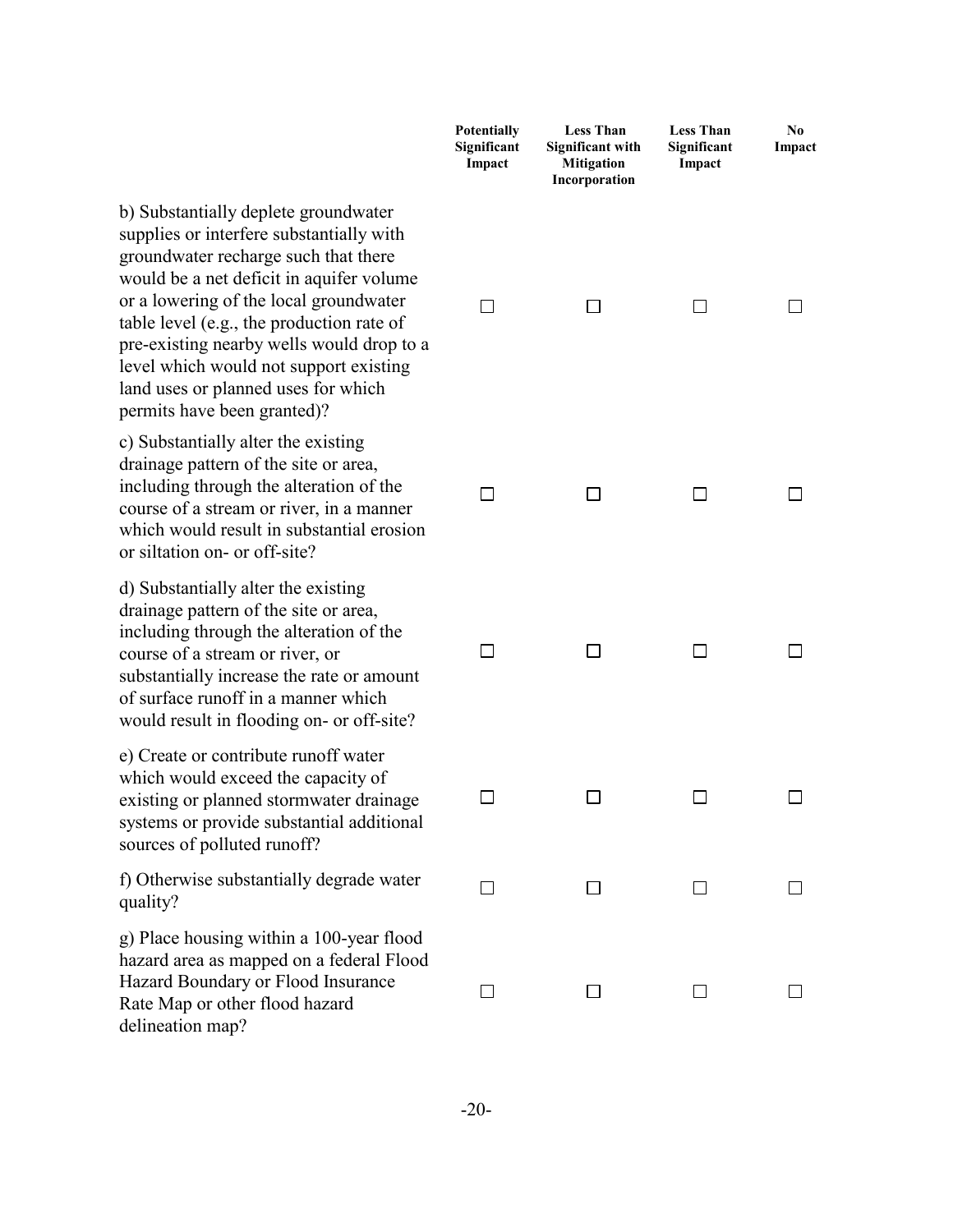|                                                                                                                                                                                                                                                                                                                                  | Potentially<br>Significant<br>Impact | <b>Less Than</b><br><b>Significant with</b><br><b>Mitigation</b><br>Incorporation | <b>Less Than</b><br>Significant<br>Impact | N <sub>0</sub><br>Impact |
|----------------------------------------------------------------------------------------------------------------------------------------------------------------------------------------------------------------------------------------------------------------------------------------------------------------------------------|--------------------------------------|-----------------------------------------------------------------------------------|-------------------------------------------|--------------------------|
| h) Place within a 100-year flood hazard<br>area structures which would impede or<br>redirect flood flows?                                                                                                                                                                                                                        | $\Box$                               |                                                                                   |                                           |                          |
| i) Expose people or structures to a<br>significant risk of loss, injury or death<br>involving flooding, including flooding as<br>a result of the failure of a levee or dam?                                                                                                                                                      | □                                    | $\Box$                                                                            | ΙI                                        |                          |
| j) Inundation by seiche, tsunami, or<br>mudflow?                                                                                                                                                                                                                                                                                 | $\overline{\phantom{a}}$             |                                                                                   |                                           |                          |
| IX. LAND USE AND PLANNING -<br>Would the project:                                                                                                                                                                                                                                                                                |                                      |                                                                                   |                                           |                          |
| a) Physically divide an established<br>community?                                                                                                                                                                                                                                                                                | П                                    | l 1                                                                               |                                           |                          |
| b) Conflict with any applicable land use<br>plan, policy, or regulation of an agency<br>with jurisdiction over the project<br>(including, but not limited to the general<br>plan, specific plan, local coastal program,<br>or zoning ordinance) adopted for the<br>purpose of avoiding or mitigating an<br>environmental effect? | $\Box$                               | l 1                                                                               | ΙI                                        |                          |
| c) Conflict with any applicable habitat<br>conservation plan or natural community<br>conservation plan?                                                                                                                                                                                                                          | $\mathbf{L}$                         |                                                                                   |                                           |                          |
| X. MINERAL RESOURCES -- Would<br>the project:                                                                                                                                                                                                                                                                                    |                                      |                                                                                   |                                           |                          |
| Result in the loss of availability<br>a)<br>of a known mineral resource that<br>would be of value to the region<br>and the residents of the state?                                                                                                                                                                               |                                      |                                                                                   |                                           |                          |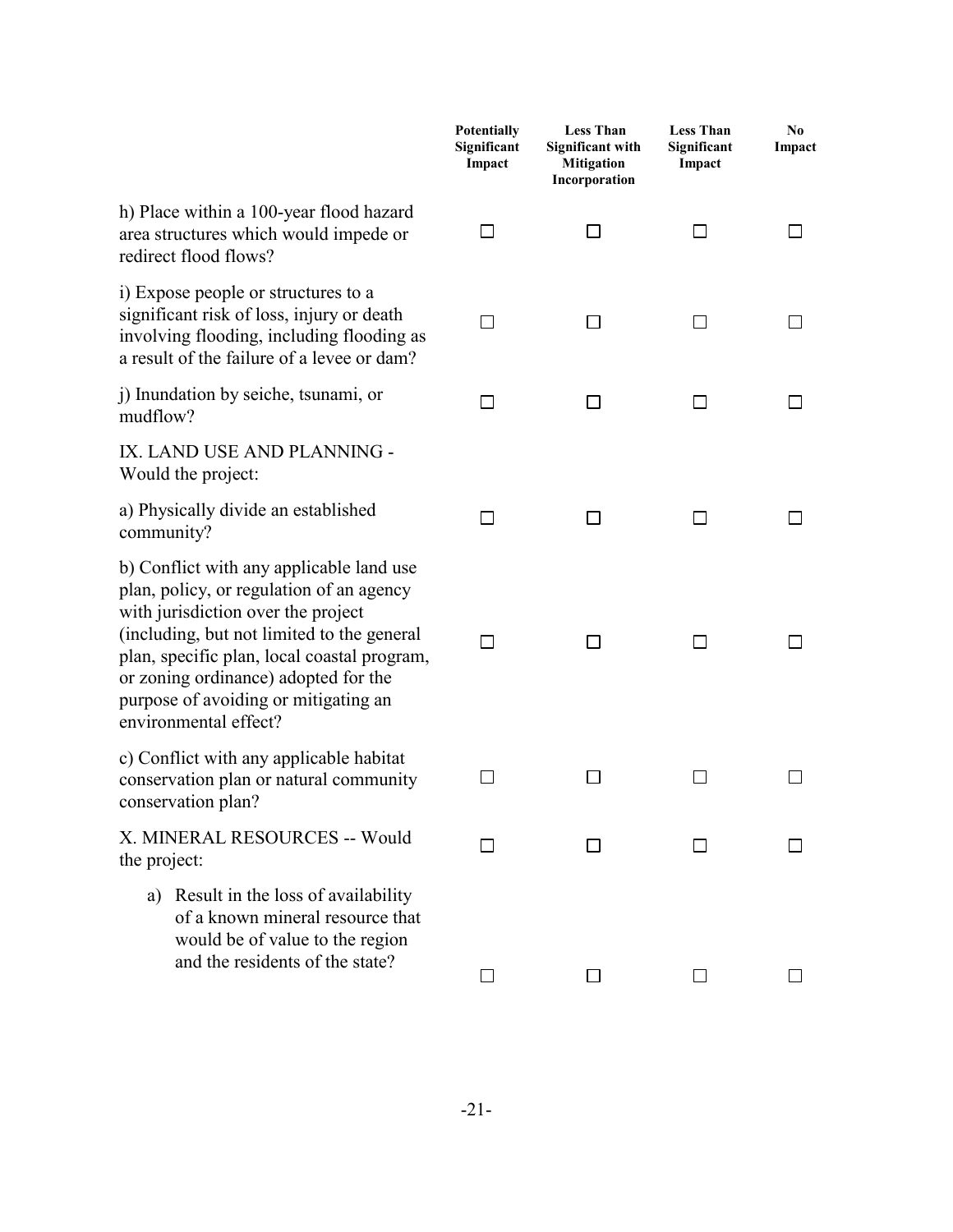|                                                                                                                                                                                                                                                                                       | Potentially<br>Significant<br>Impact | <b>Less Than</b><br><b>Significant with</b><br><b>Mitigation</b><br>Incorporation | <b>Less Than</b><br>Significant<br>Impact | $\bf No$<br>Impact |
|---------------------------------------------------------------------------------------------------------------------------------------------------------------------------------------------------------------------------------------------------------------------------------------|--------------------------------------|-----------------------------------------------------------------------------------|-------------------------------------------|--------------------|
| b) Result in the loss of availability of a<br>locally-important mineral resource<br>recovery site delineated on a local<br>general plan, specific plan or other land<br>use plan?                                                                                                     | $\overline{\phantom{a}}$             |                                                                                   |                                           |                    |
| XI. NOISE -- Would the project result in:                                                                                                                                                                                                                                             |                                      |                                                                                   |                                           |                    |
| a) Exposure of persons to or generation<br>of noise levels in excess of standards<br>established in the local general plan or<br>noise ordinance, or applicable standards<br>of other agencies?                                                                                       | $\Box$                               |                                                                                   |                                           |                    |
| b) Exposure of persons to or generation<br>of excessive groundborne vibration or<br>groundborne noise levels?                                                                                                                                                                         | $\blacksquare$                       |                                                                                   |                                           |                    |
| c) A substantial permanent increase in<br>ambient noise levels in the project<br>vicinity above levels existing without the<br>project?                                                                                                                                               | ┐                                    |                                                                                   |                                           |                    |
| d) A substantial temporary or periodic<br>increase in ambient noise levels in the<br>project vicinity above levels existing<br>without the project?                                                                                                                                   | ┓                                    |                                                                                   |                                           |                    |
| e) For a project located within an airport<br>land use plan or, where such a plan has<br>not been adopted, within two miles of a<br>public airport or public use airport,<br>would the project expose people residing<br>or working in the project area to<br>excessive noise levels? |                                      |                                                                                   |                                           |                    |
| f) For a project within the vicinity of a<br>private airstrip, would the project expose<br>people residing or working in the project<br>area to excessive noise levels?                                                                                                               | $\blacksquare$                       |                                                                                   |                                           |                    |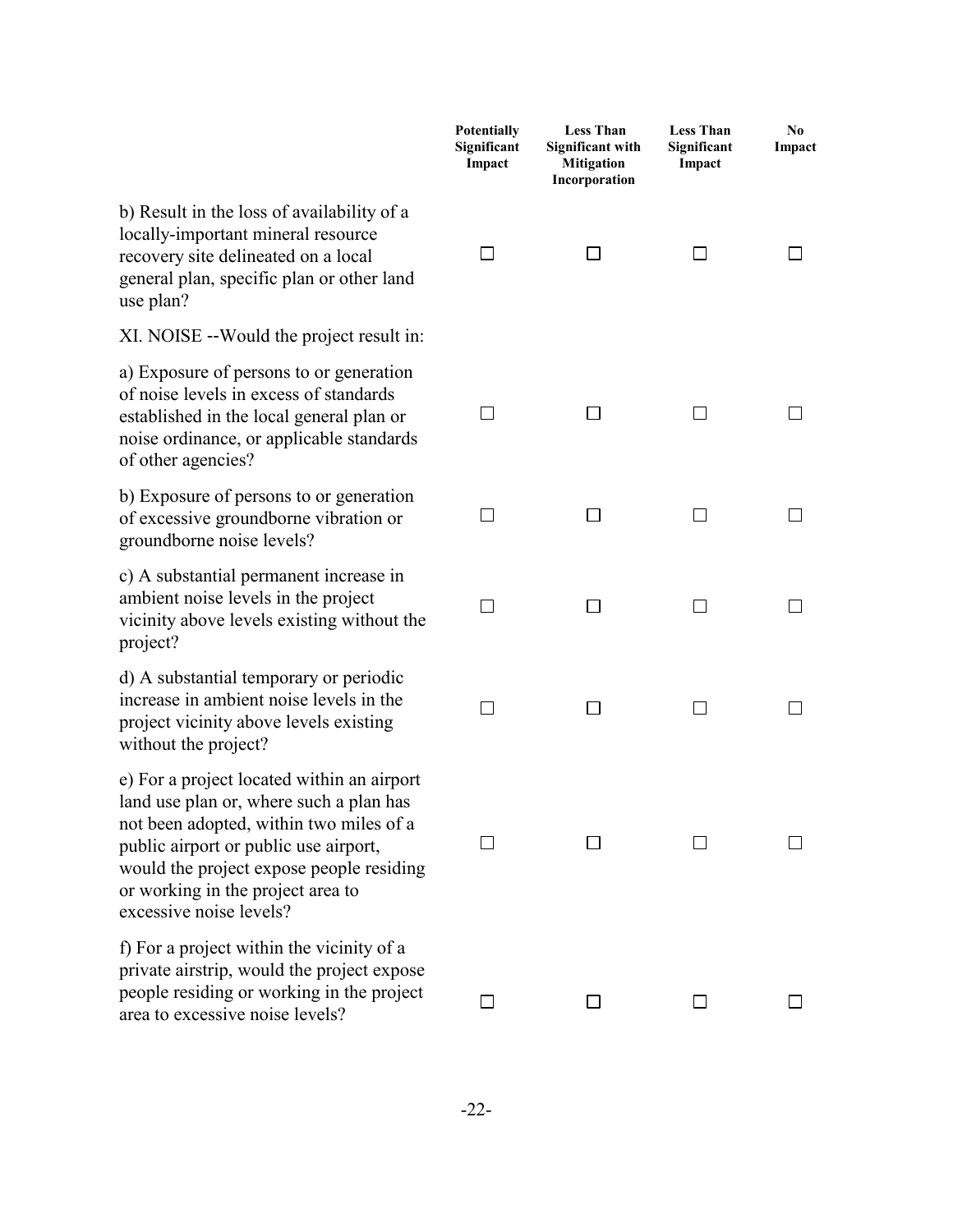|                                                                                                                                                                                                                                                                                                                                                                                                                                                           | <b>Potentially</b><br>Significant<br>Impact | <b>Less Than</b><br><b>Significant with</b><br><b>Mitigation</b><br>Incorporation | <b>Less Than</b><br>Significant<br>Impact | No<br>Impact |
|-----------------------------------------------------------------------------------------------------------------------------------------------------------------------------------------------------------------------------------------------------------------------------------------------------------------------------------------------------------------------------------------------------------------------------------------------------------|---------------------------------------------|-----------------------------------------------------------------------------------|-------------------------------------------|--------------|
| XII. POPULATION AND HOUSING --<br>Would the project:                                                                                                                                                                                                                                                                                                                                                                                                      |                                             |                                                                                   |                                           |              |
| a) Induce substantial population growth<br>in an area, either directly (for example,<br>by proposing new homes and businesses)<br>or indirectly (for example, through<br>extension of roads or other<br>infrastructure)?                                                                                                                                                                                                                                  | П                                           | l 1                                                                               |                                           |              |
| b) Displace substantial numbers of<br>existing housing, necessitating the<br>construction of replacement housing<br>elsewhere?                                                                                                                                                                                                                                                                                                                            | П                                           |                                                                                   |                                           |              |
| c) Displace substantial numbers of<br>people, necessitating the construction of<br>replacement housing elsewhere?                                                                                                                                                                                                                                                                                                                                         | $\sim$                                      | l 1                                                                               |                                           |              |
| XIII. PUBLIC SERVICES                                                                                                                                                                                                                                                                                                                                                                                                                                     |                                             |                                                                                   |                                           |              |
| a) Would the project result in substantial<br>adverse physical impacts associated with<br>the provision of new or physically altered<br>governmental facilities, need for new or<br>physically altered governmental<br>facilities, the construction of which could<br>cause significant environmental impacts,<br>in order to maintain acceptable service<br>ratios, response times or other<br>performance objectives for any of the<br>public services: |                                             |                                                                                   |                                           |              |
| Fire protection?                                                                                                                                                                                                                                                                                                                                                                                                                                          |                                             |                                                                                   |                                           |              |
| Police protection?                                                                                                                                                                                                                                                                                                                                                                                                                                        |                                             |                                                                                   |                                           |              |
| Schools?                                                                                                                                                                                                                                                                                                                                                                                                                                                  |                                             |                                                                                   |                                           |              |
| Parks?                                                                                                                                                                                                                                                                                                                                                                                                                                                    |                                             |                                                                                   |                                           |              |
| Other public facilities?                                                                                                                                                                                                                                                                                                                                                                                                                                  | $\mathsf{L}$                                | $\mathsf{L}$                                                                      | ΙI                                        |              |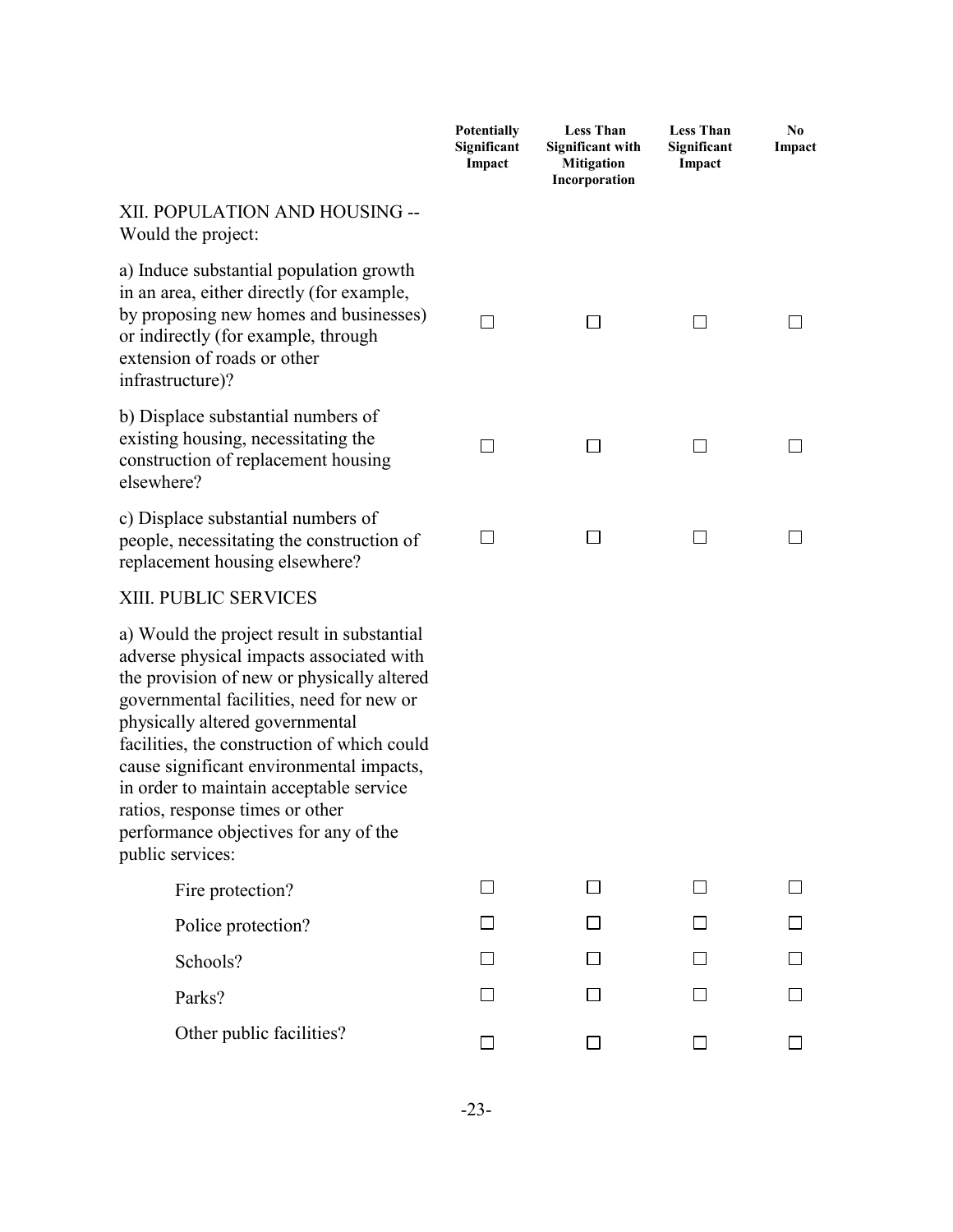|                                                                                                                                                                                                                                                                                                          | Potentially<br>Significant<br>Impact | <b>Less Than</b><br><b>Significant with</b><br><b>Mitigation</b><br>Incorporation | <b>Less Than</b><br>Significant<br>Impact | No<br>Impact |
|----------------------------------------------------------------------------------------------------------------------------------------------------------------------------------------------------------------------------------------------------------------------------------------------------------|--------------------------------------|-----------------------------------------------------------------------------------|-------------------------------------------|--------------|
| XIV. RECREATION --                                                                                                                                                                                                                                                                                       |                                      |                                                                                   |                                           |              |
| a) Would the project increase the use of<br>existing neighborhood and regional parks<br>or other recreational facilities such that<br>substantial physical deterioration of the<br>facility would occur or be accelerated?                                                                               | П                                    | $\sim$                                                                            | ΙI                                        |              |
| b) Does the project include recreational<br>facilities or require the construction or<br>expansion of recreational facilities which<br>might have an adverse physical effect on<br>the environment?                                                                                                      | $\Box$                               |                                                                                   | $\Box$                                    |              |
| XV. TRANSPORTATION/TRAFFIC --<br>Would the project:                                                                                                                                                                                                                                                      |                                      |                                                                                   |                                           |              |
| a) Cause an increase in traffic which is<br>substantial in relation to the existing<br>traffic load and capacity of the street<br>system (i.e., result in a substantial<br>increase in either the number of vehicle<br>trips, the volume to capacity ratio on<br>roads, or congestion at intersections)? | Ш                                    |                                                                                   | ΙI                                        |              |
| b) Exceed, either individually or<br>cumulatively, a level of service standard<br>established by the county congestion<br>management agency for designated roads<br>or highways?                                                                                                                         | $\Box$                               |                                                                                   | $\Box$                                    |              |
| c) Result in a change in air traffic<br>patterns, including either an increase in<br>traffic levels or a change in location that<br>results in substantial safety risks?                                                                                                                                 | $\Box$                               |                                                                                   |                                           |              |
| d) Substantially increase hazards due to a<br>design feature (e.g., sharp curves or<br>dangerous intersections) or incompatible<br>uses (e.g., farm equipment)?                                                                                                                                          | M.                                   |                                                                                   |                                           |              |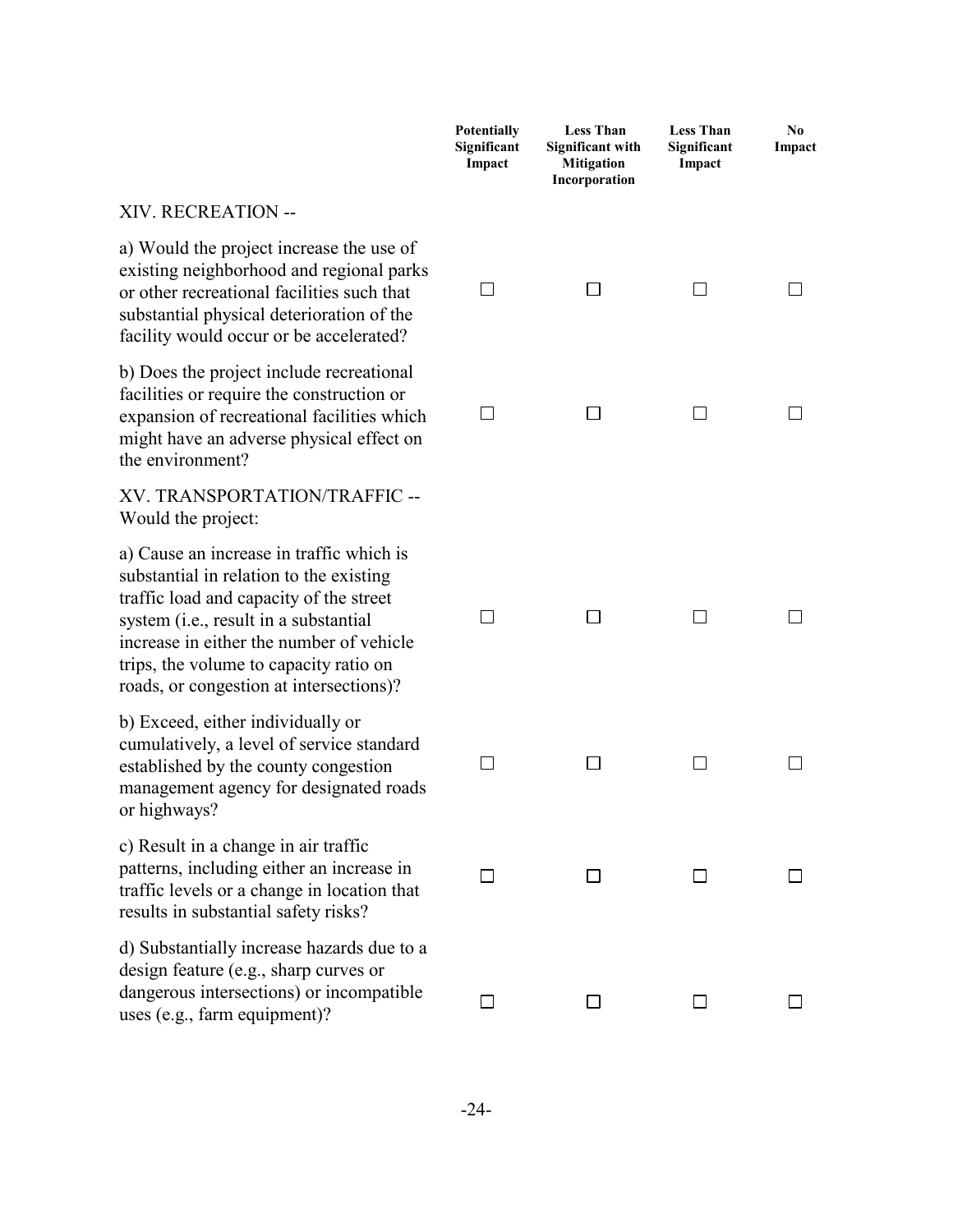|                                                                                                                                                                                                                    | Potentially<br>Significant<br>Impact | <b>Less Than</b><br><b>Significant with</b><br><b>Mitigation</b><br>Incorporation | <b>Less Than</b><br>Significant<br>Impact | $\bf No$<br>Impact |
|--------------------------------------------------------------------------------------------------------------------------------------------------------------------------------------------------------------------|--------------------------------------|-----------------------------------------------------------------------------------|-------------------------------------------|--------------------|
| e) Result in inadequate emergency<br>access?                                                                                                                                                                       | $\Box$                               | $\mathsf{L}$                                                                      | $\Box$                                    |                    |
| f) Result in inadequate parking capacity?                                                                                                                                                                          | $\Box$                               |                                                                                   |                                           |                    |
| g) Conflict with adopted policies, plans,<br>or programs supporting alternative<br>transportation (e.g., bus turnouts, bicycle<br>racks)?                                                                          | □                                    |                                                                                   |                                           |                    |
| XVI. UTILITIES AND SERVICE<br>SYSTEMS -- Would the project:                                                                                                                                                        |                                      |                                                                                   |                                           |                    |
| a) Exceed wastewater treatment<br>requirements of the applicable Regional<br><b>Water Quality Control Board?</b>                                                                                                   | M.                                   |                                                                                   |                                           |                    |
| b) Require or result in the construction of<br>new water or wastewater treatment<br>facilities or expansion of existing<br>facilities, the construction of which could<br>cause significant environmental effects? | $\mathcal{L}_{\mathcal{A}}$          |                                                                                   |                                           |                    |
| c) Require or result in the construction of<br>new storm water drainage facilities or<br>expansion of existing facilities, the<br>construction of which could cause<br>significant environmental effects?          | ×.                                   |                                                                                   |                                           |                    |
| d) Have sufficient water supplies<br>available to serve the project from<br>existing entitlements and resources, or<br>are new or expanded entitlements<br>needed?                                                 |                                      |                                                                                   |                                           |                    |
| e) Result in a determination by the<br>wastewater treatment provider which<br>serves or may serve the project that it has<br>adequate capacity to serve the projects<br>projected demand in addition to the        | n.                                   |                                                                                   |                                           |                    |

providers existing commitments?